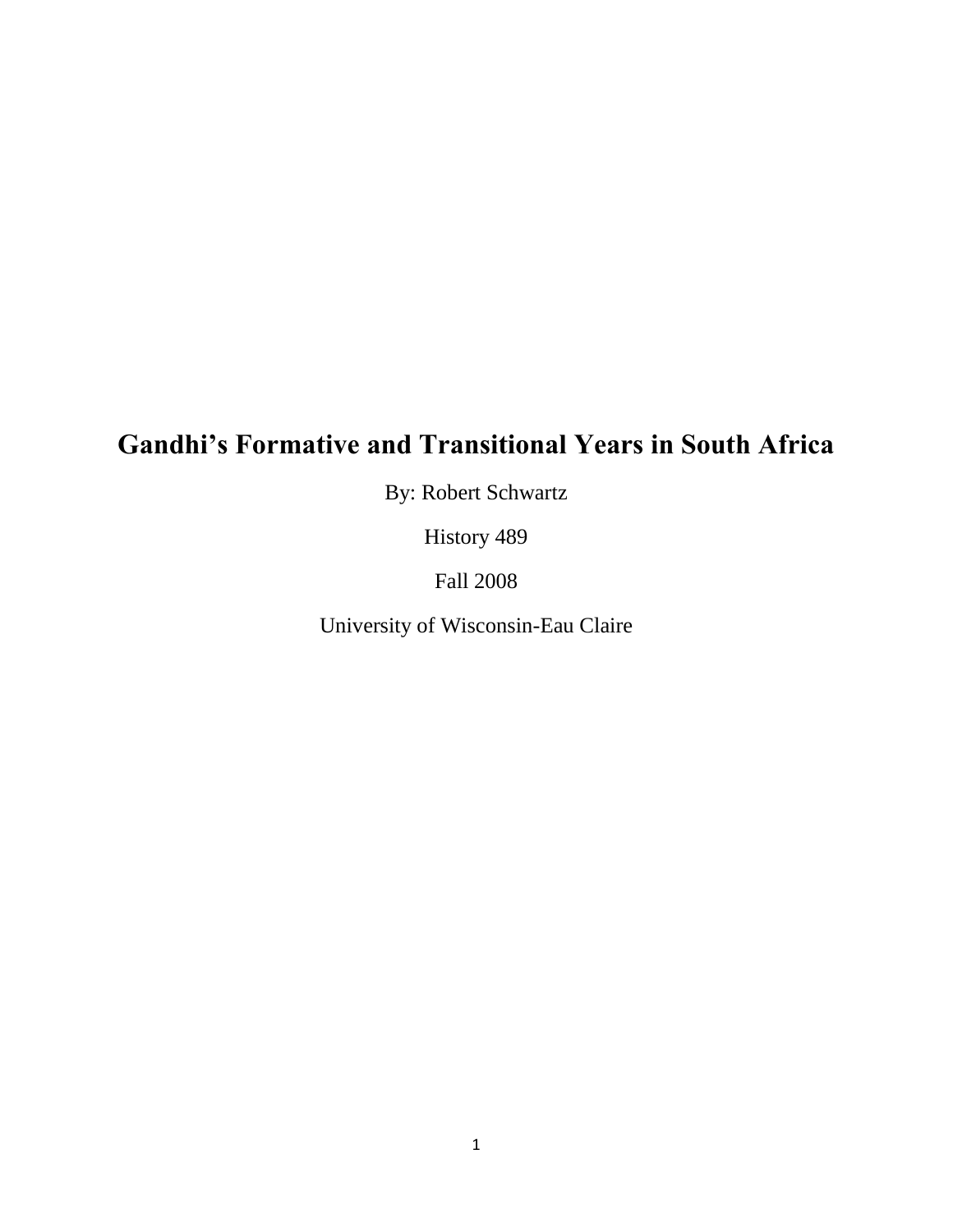# **Table of Contents**

| .25 |
|-----|
|     |
|     |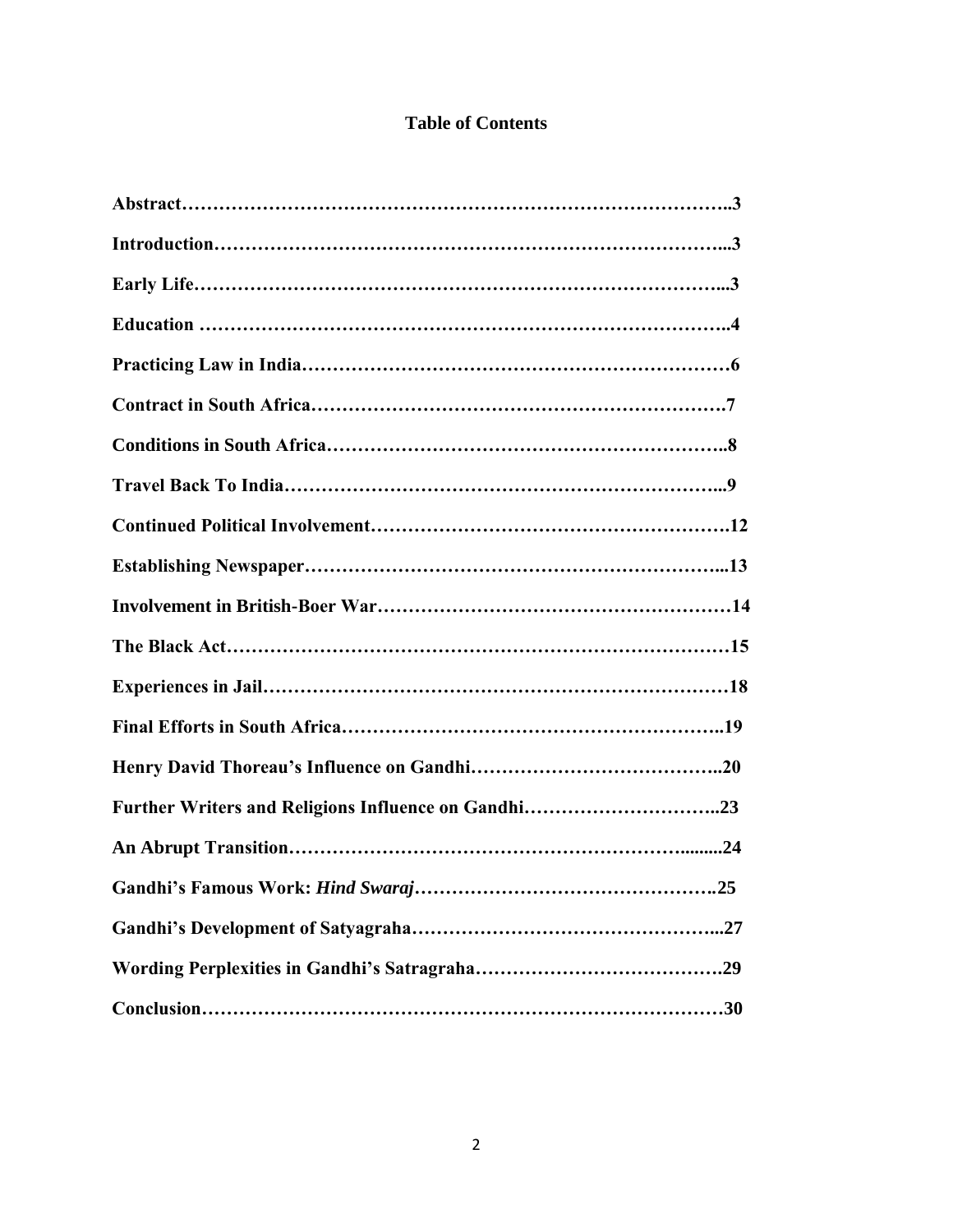#### **Abstract**

Mohandas Karamchand Gandhi spent twenty-one years in South Africa in which he was heavily involved in petitioning the government for equal rights for the Indians in the region. Throughout these years he established a newspaper, fought many political battles, willfully served time in jail and developed his non-violent ideology. The years between 1906 and 1908 were the most crucial of his transitional and formative years in South Africa. This paper examines how his experiences in the political arena of South Africa, readings on religion, readings by famous authors and his experiments with civil disobedience all were influences on his developing ideology.

# **Introduction**

Gandhi spent twenty-one years in South Africa. During this time he went from a young lawyer who embraced British Imperialism, to a political activist who denounced any association between India and Great Britain. His struggles and failures in the political arena of South Africa shaped and molded his philosophy and caused him to reject British civilization and modernity. The years Gandhi spent in South Africa proved to have indispensible factors in creating Gandhi's ideology.

#### **Early Life**

Mohandas Karamchand Gandhi was born 2 October, 1869 in Porbander, India. He was born into one of the most respected families in the city-state of Porbander. His parent's devoutly practiced the Hindu religion and expected the same of their son. They also practiced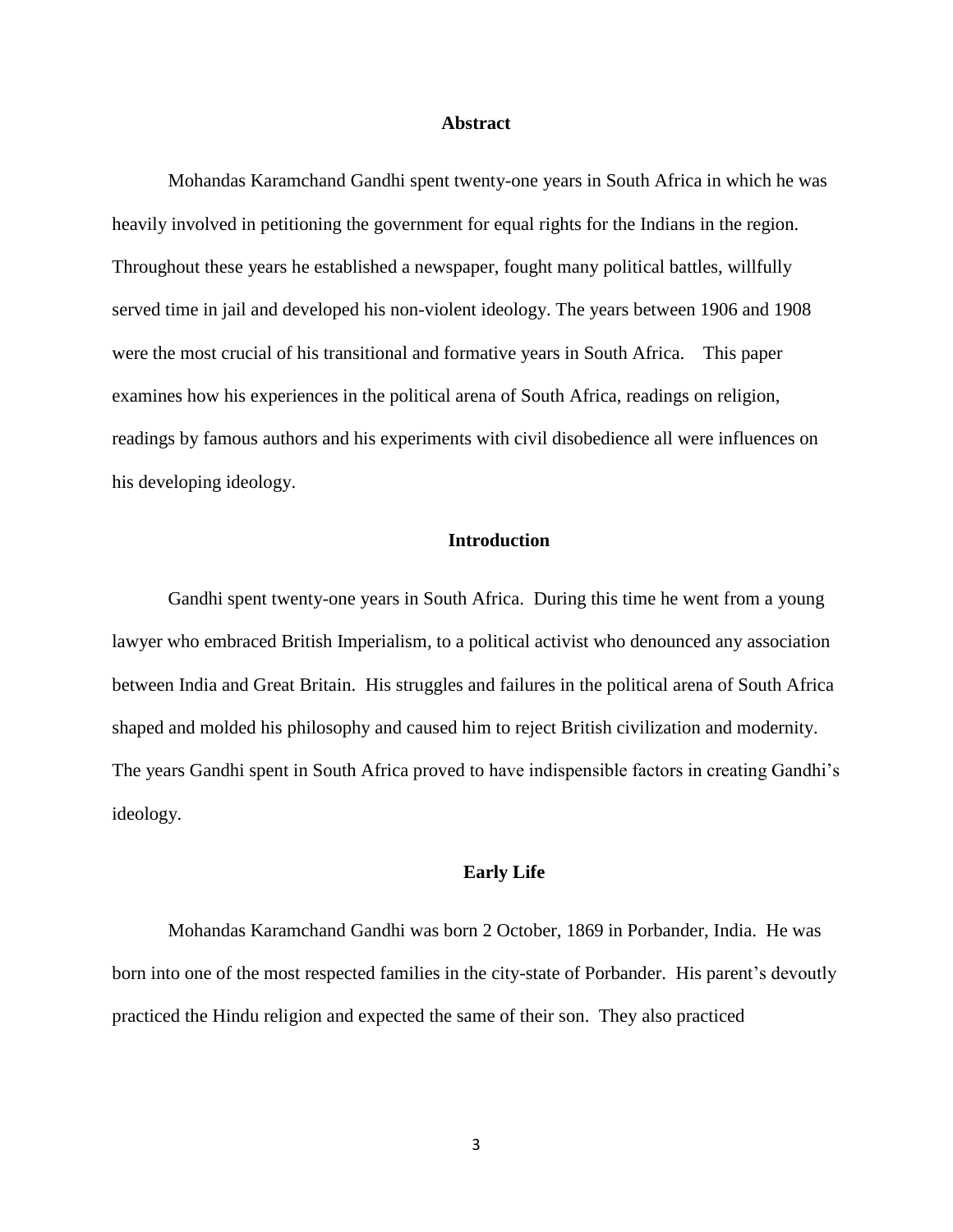vegetarianism and preached of equality, morality, and tolerance of others, all of which influenced him into his adult years. $<sup>1</sup>$ </sup>

Gandhi's father, Karamchand was a very ideological man and sought to teach his son about his ideals concerning morality and honor, especially in regards to British Imperialism. Through his father, Gandhi was able to learn how important it was for a man to operate under a code of conduct that treats all humans as equals. Later in life, Gandhi stated that as a boy he was taught to value a religious scripture based on its ethical teachings, not on what miracles were performed. He had been taught to take a practical approach to life and religion, rather than simply having blind faith.<sup>2</sup> Also, he learned to behave responsibly and to have a high degree of self-efficacy, which later became evident during his years in South Africa. Karamchand was very hard on his young son and expected a lot from him, which is probably why Gandhi was very sensitive to any negative marks toward his integrity.<sup>3</sup> He later recalled that "The least little blemish drew tears to my eyes."<sup>4</sup> A high degree of integrity and self-efficacy, which Gandhi possessed as a boy, stayed with him throughout his adult years.

# **Education**

While Karamchand denounced British Imperialism and medicine because it employed the practice of cutting up dead bodies (in fact he died in 1885 from an ulcerated boil on his neck

Hay, Stephen. "Between Two Worlds: Gandhi's First Impression of British Culture." *Modern Asian Studies.* 3 (1969): 305

<sup>2</sup> Gandhi, M.K. *Harijan.* 18 April, 1936

<sup>&</sup>lt;sup>3</sup> Hay, Stephen. "Between Two Worlds: Gandhi's First Impression of British Culture." 317

<sup>4</sup> Gandhi, M.K *An Autobiography.* Ahmedabad: Navajivan Publishing House, 26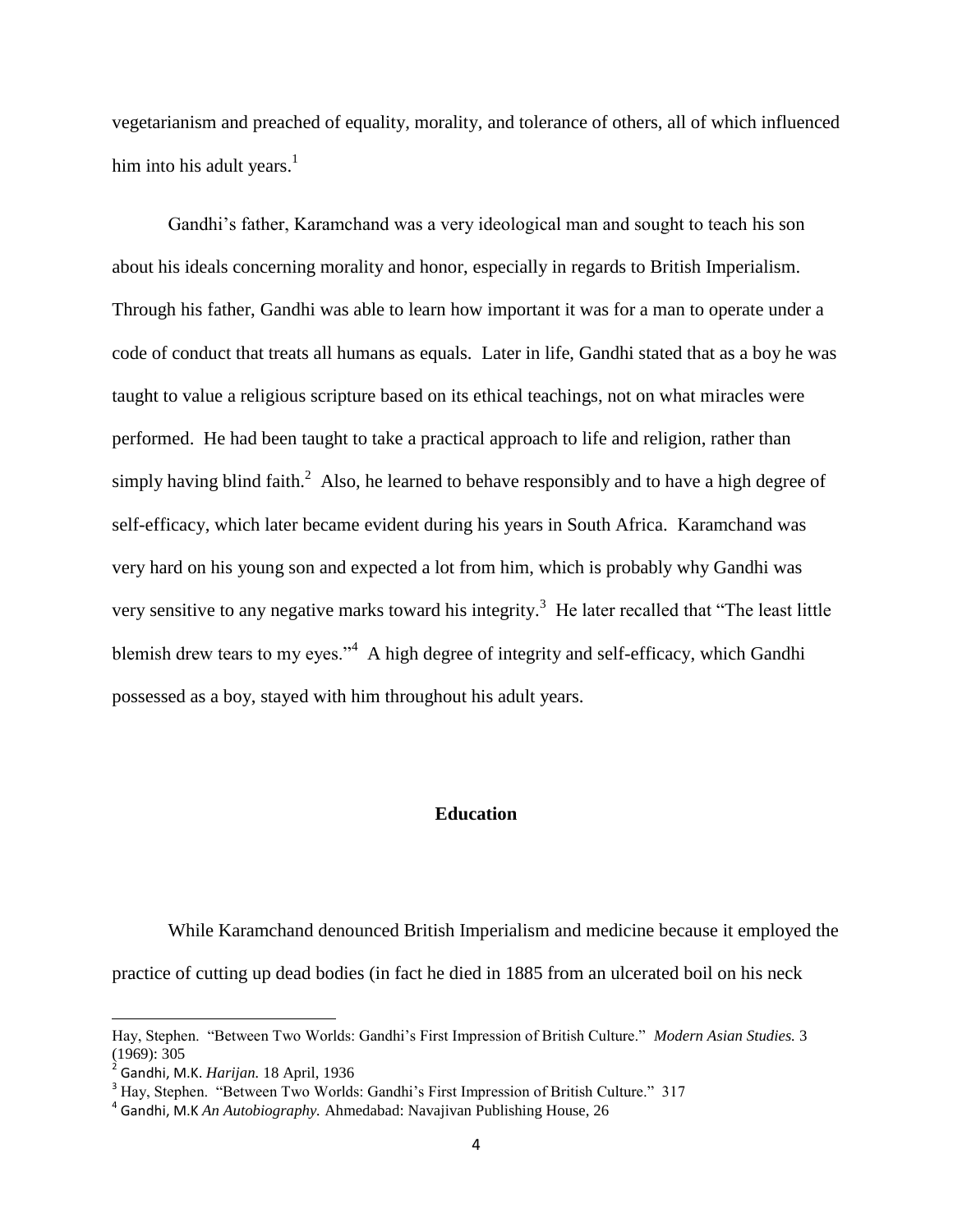which surgery probably could have healed but he refused to be operated on), he also realized that in order to be successful and attain higher education within the system, one must be willing to conform to some aspects of the culture. Karamchand did not know how to speak any English, however, he did encourage his son to become fluent in the language. To help him to learn the English language, Gandhi was sent to an English style school in India where he became intrigued with British civilization and began to dream of traveling to London.<sup>5</sup> Gandhi later stated that he had a hard time learning English because it is not spoken that same way it is written. This probably affected his performance in the English-style school.<sup>6</sup>

Gandhi became interested in going to law school, however law schools in India were very difficult to get accepted to and Gandhi had merely average grades.<sup>7</sup> In fact, Gandhi said that he was lucky to pass examinations in high school and that he never aspired to have any type of academic distinctions.<sup>8</sup> Since law school in India was out of the question, his father encouraged him to travel to London to attend law school there. While attending English-style school in India, Gandhi had heard that England was the "center of civilization" and he later wrote that the reason he wished to travel to London to study was to attain a higher status in society and to see first what civilization (as it was termed) was really like. Gandhi had to convince his mother and

<sup>5</sup> Hay, Stephen. "Between Two Worlds: Gandhi's First Impression of British Culture." *311*

<sup>6</sup> Gandhi, M.K. *Harijan.* 9 July, 1938.

<sup>7</sup> Huttenback, Robert A. "Some Fruits of Victorian Imperialism: Gandhi and the Indian Question in Natal, 1893- 99." *Victorian Studies.* 11 (1969): 153

<sup>8</sup> Gandhi, M.K. *Harijan.* 9 July, 1938.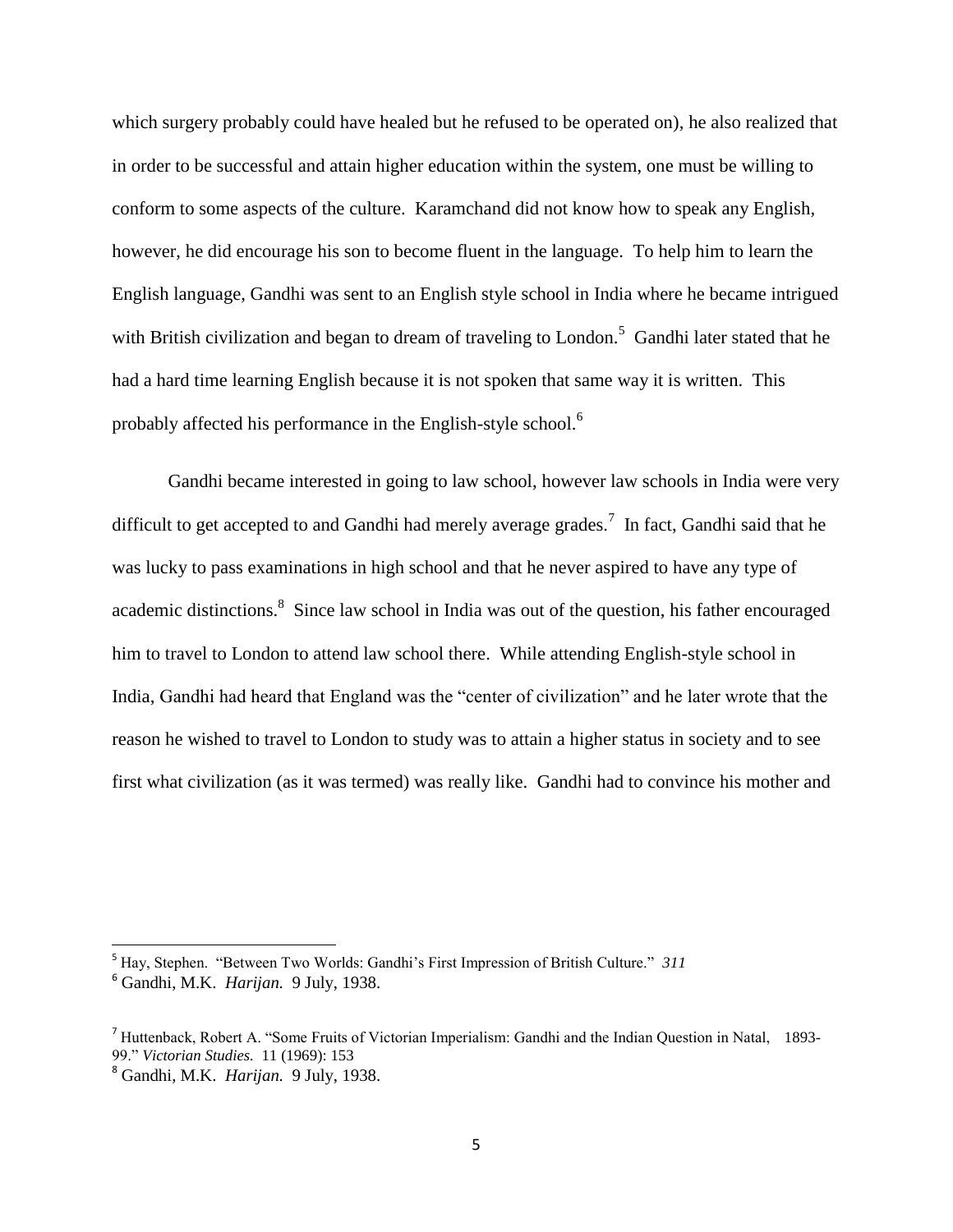other family members to allow him to study abroad. Once he had convinced them, his older brother made arrangements for his departure.<sup>9</sup>

#### **Practicing Law in India**

After passing his bar exams in London, he sailed back to India on 12 June  $1891.^{10}$  When he arrived in India he was shocked to hear that his mother had died while he was in England. He had not received any word about his mother's death while he was in England because his brother decided it was best that he not have to endure the loss of his mother while he was away from home.<sup>11</sup> It is possible that depression from the loss of his mother negatively affected his ability to conduct business in law. He then attempted starting a couple businesses practicing law which he was marginally unsuccessful in so doing. One might have thought that given he had been educated in London and was fluent in English, he would not have had a hard time creating a successful business, especially when considering that in all of British ruled India, English was the only language spoke in the courts.

However, Gandhi said he felt unprepared to practice law in India. He claimed that he never had learned anything of applied law and that he was even more deficient when it came to Indian law.<sup>12</sup> However, this isn't very surprising considering how ethno-centric the British Empire was in the late  $19<sup>th</sup>$  Century.

 $\overline{a}$ 

<sup>&</sup>lt;sup>9</sup> Hay, Stephen. "Between Two Worlds: Gandhi's First Impression of British Culture." 311

<sup>&</sup>lt;sup>10</sup>Gandhi, M.K. *An Autobiography*. Ahmedabad: Navajivan Publishing House, 105

 $11$  Ibid, 112

 $12$  Ibid 106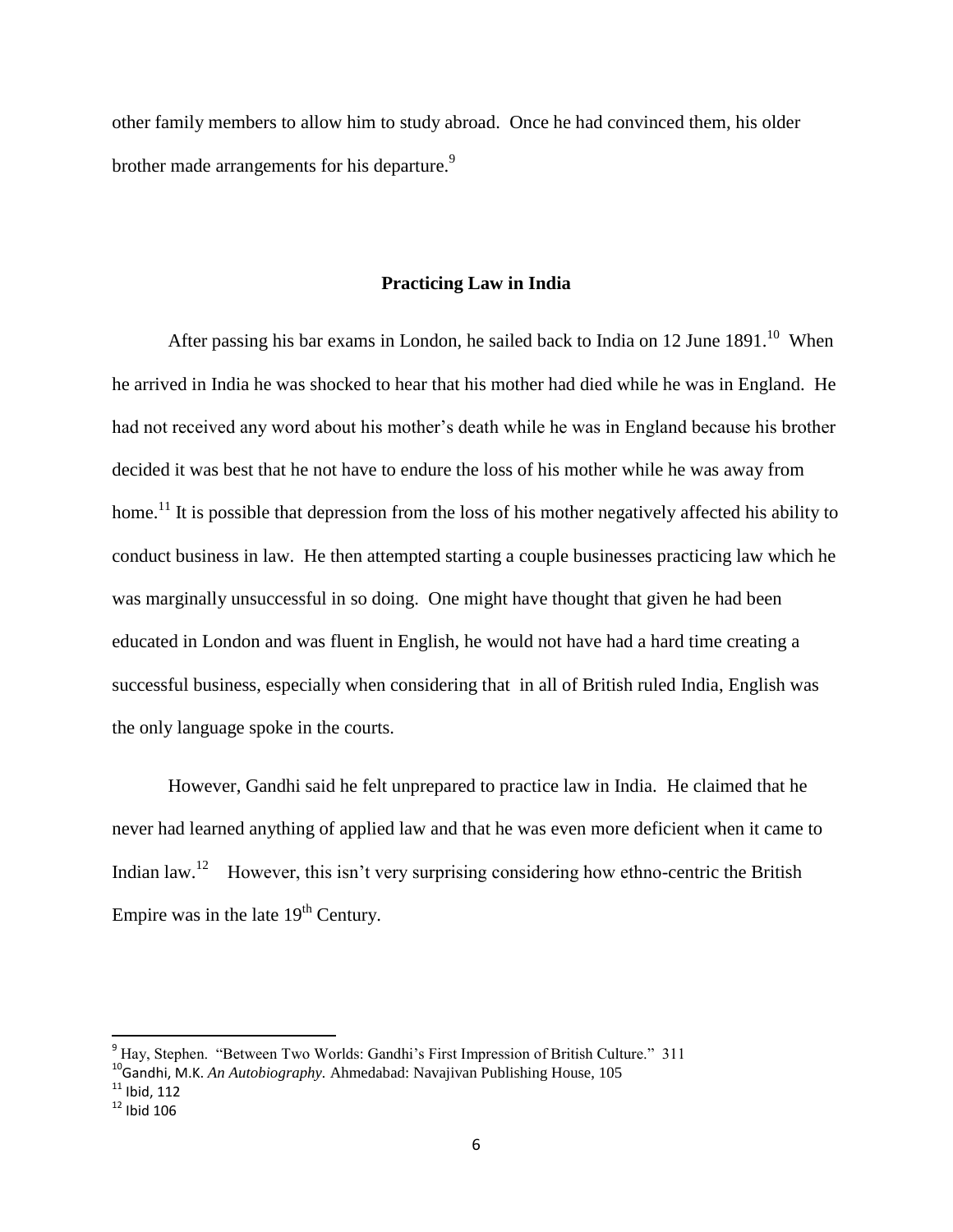Gandhi later recalled his first experience in a court room representing a person. He was so nervous and unprepared that when it was his time to conduct a cross examination of the plaintiff he couldn't think of any question to ask. Conforming to his high degree of integrity, he felt so embarrassed that he later refunded his clients money in full.<sup>13</sup>

After his embarrassment in the courtroom, Gandhi set up his own office in Rajkot where he drafted legal papers. A friend of Gandhi's older brother also drafted legal papers in Rajkot and sent some of his poorer clients to Gandhi to have him draft their papers. He found moderate success in doing this, however he wasn't making a large sum of money.<sup>14</sup>

# **Contract in South Africa**

While running his own office and drafting legal papers, Gandhi's older brother had learned that Indian merchants in South Africa had a large case in court and were looking for an Indian lawyer willing to move to the region. Gandhi then signed a year-long contract to serve as a barrister for local Indian merchants who were deficient in English.<sup>15</sup> When he arrived in Durban, South Africa in May of 1893 he wore an English suit, which was a stark contrast to his dress years later, after he denounced British Imperialism and modernity.<sup>16</sup>

Initially, Gandhi intended to stay in South Africa for only one year, however soon after his arrival he became appalled by the inequalities endured by Indians due to legal restrictions

 $13$  Ibid 120

 $14$  Ibid125

 $15$  Ibid 128

<sup>&</sup>lt;sup>16</sup> Huttenback, Robert A. "Some Fruits of Victorian Imperialism: Gandhi and the Indian Question in Natal, 1893-99." 153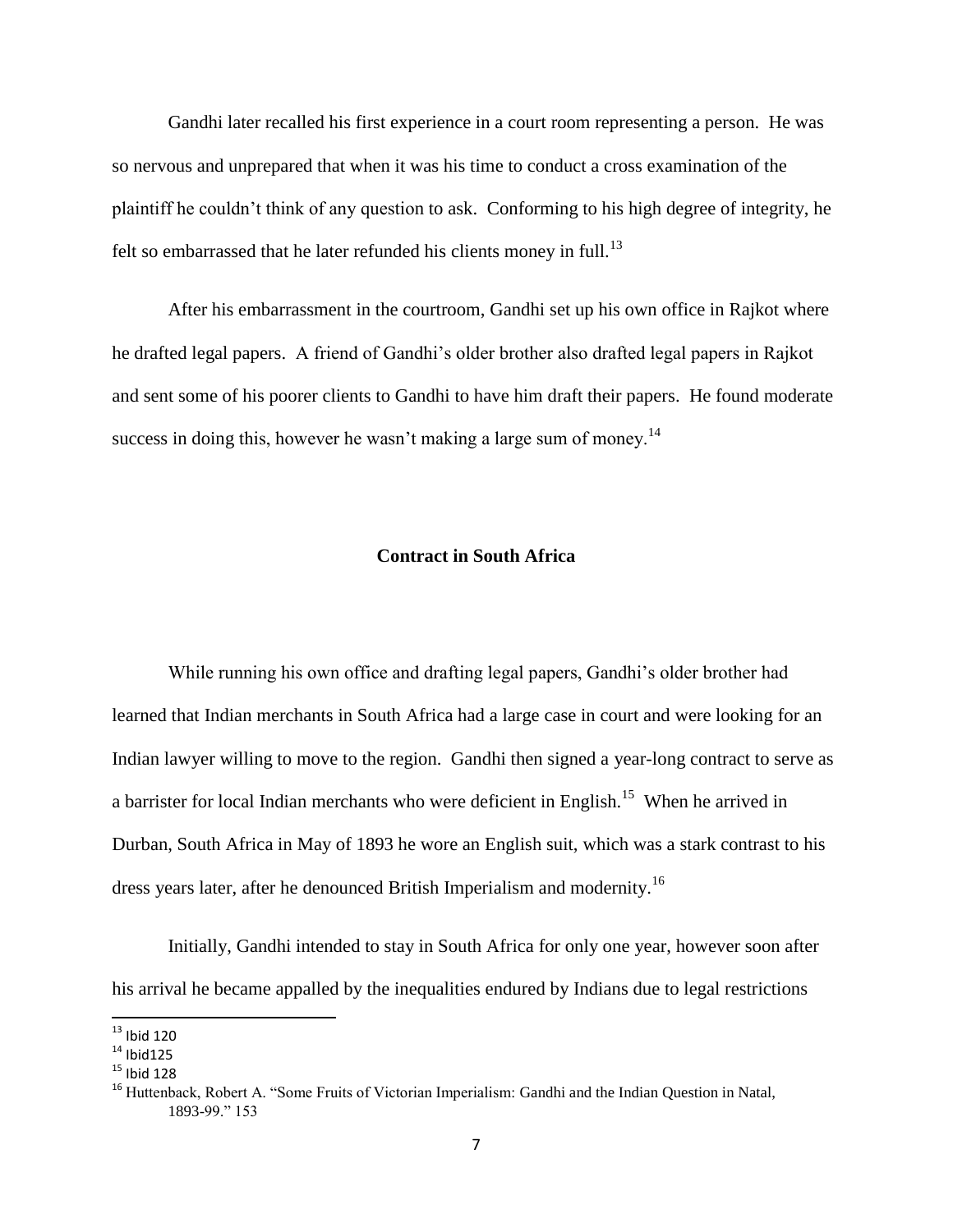placed on them.<sup>17</sup> They were in effect second class citizens and the government was constantly passing laws restricting them and stripping Indians of their rights. Most of the Indians in South Africa had come there as indentured servants to work in mines and served as laborers on plantations. The colonists were largely unable to make laborers out of the Natives in South Africa so they had turned to India to relieve the labor shortage. Between 1860 and 1911, 152,184 Indian immigrants came to Natal, nearly all of which came as indentured servants.<sup>18</sup>

# **Conditions in South Africa**

Indentured Indians typically signed five year terms of service. Two thirds of the immigrants were male and ninety-percent of the Indians were Hindu. Most immigrants were low in the caste system and had been agricultural workers before travelling to South Africa. Under most contracts of servitude, the Indians were required to stay in South Africa as "free Indians," for five years. After five years of residing in South Africa as free Indians (after the initial five years under contract of servitude), the Indians were then given free passage back to India. The reason the Indians were forced to stay in South Africa after their servitude was up, was probably because of the labor shortage in South Africa, coupled with the inability to recruit indentured Indians in later years. Ideally, the colonists wanted the free Indians to perform the same arduous

<sup>&</sup>lt;sup>17</sup> Dobbins, Sharon Kay. "The Principles of Equity and the Sermon on the Mount as Influence in Gandhi's Truth Force." *Journal of Law and Religion.* 6 (1988): 139

<sup>&</sup>lt;sup>18</sup> Vahed, Goolam. "Contructions of Community and Identity Among Indians in Colonial Natal, 1860-1910: The Role of the Muharram Festival." *The Journal of African History.* 43 (2002): 78-79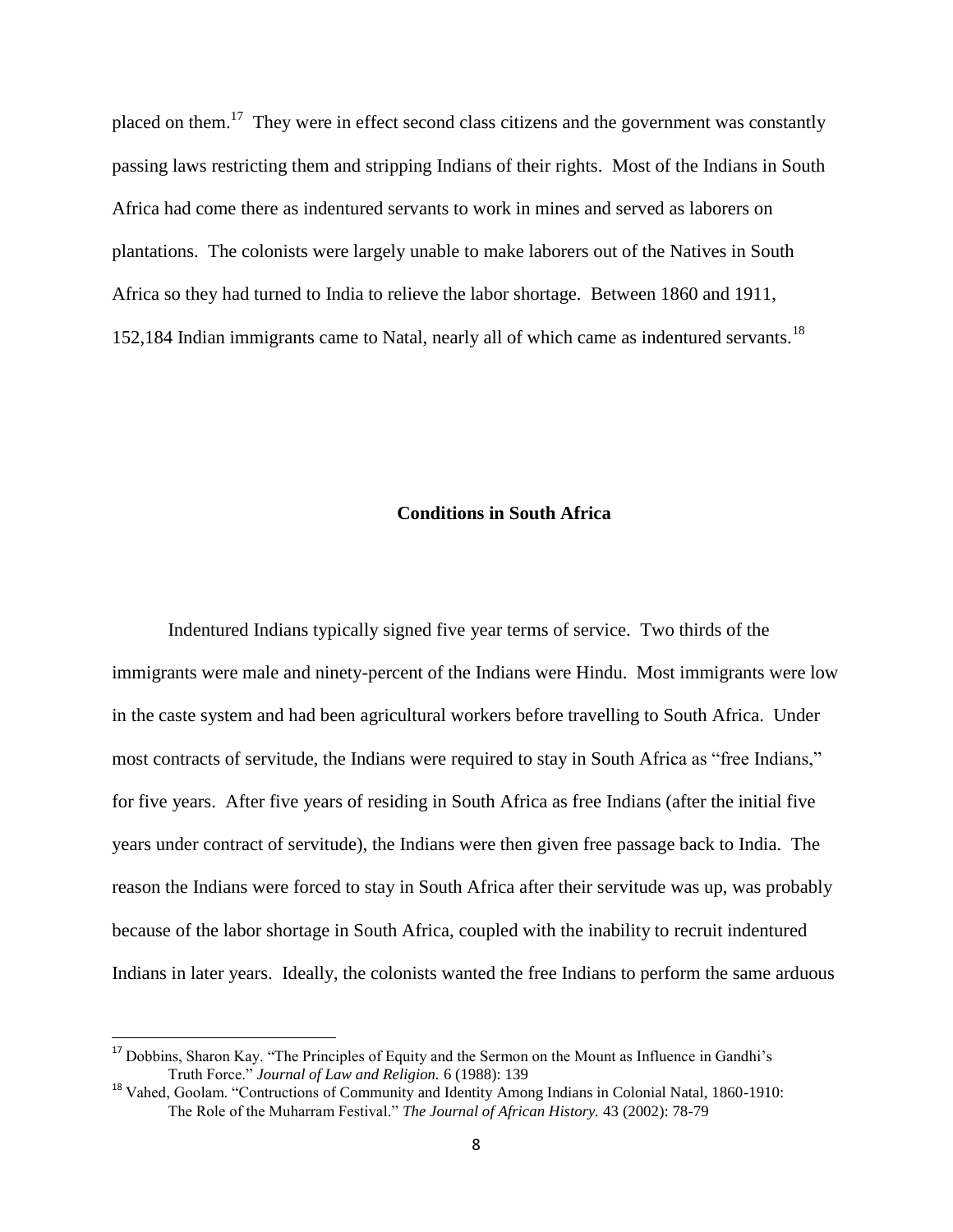jobs in the mines and plantations as they had during the servitude. However, most free Indians became small merchants peddling goods to other Indians, or became small market gardeners.<sup>19</sup>

Shortly after arriving in South Africa in May of 1893 Gandhi was told to give up his seat in a first class compartment on a train. After refusing to exit the compartment he was physically thrown out. This first-hand experience with unfair and restrictive practices in South Africa prompted action from Gandhi.<sup>20</sup> Understanding that most Indians in South Africa were not educated nor attuned to politics, Gandhi extended his stay in South Africa and took it upon himself to enter the political arena in South Africa in order to address the inequalities being dealt to Indians.

One of the first public political battles which Gandhi became involved in was in the opposition to the Franchise Amendment Bill, which was enacted in April of 1894. This bill sought to disallow franchise rights such as voting and citizen rights to all Asians in Natal, South Africa. Gandhi wrote many letters to government officials attacking the bill and demanding that it be nullified. However, Gandhi was unsuccessful in preventing and repealing the bill, but he did start to make a name for himself and he set a precedent of social activism.<sup>21</sup>

# **Travel Back to India**

<sup>&</sup>lt;sup>19</sup> Vahed, Goolam. "Contructions of Community and Identity Among Indians in Colonial Natal, 1860-1910: The Role of the Muharram Festival." 78-79

<sup>20</sup> Stone, J.H. "M.K. Gandhi: Some Experiments with Truth." *Journal of Southern African Studies.* 16 (1990): 723

<sup>21</sup> Power, Paul F. "Gandhi in South Africa." *The Journal of Modern African Studies.* 7 (1969): 448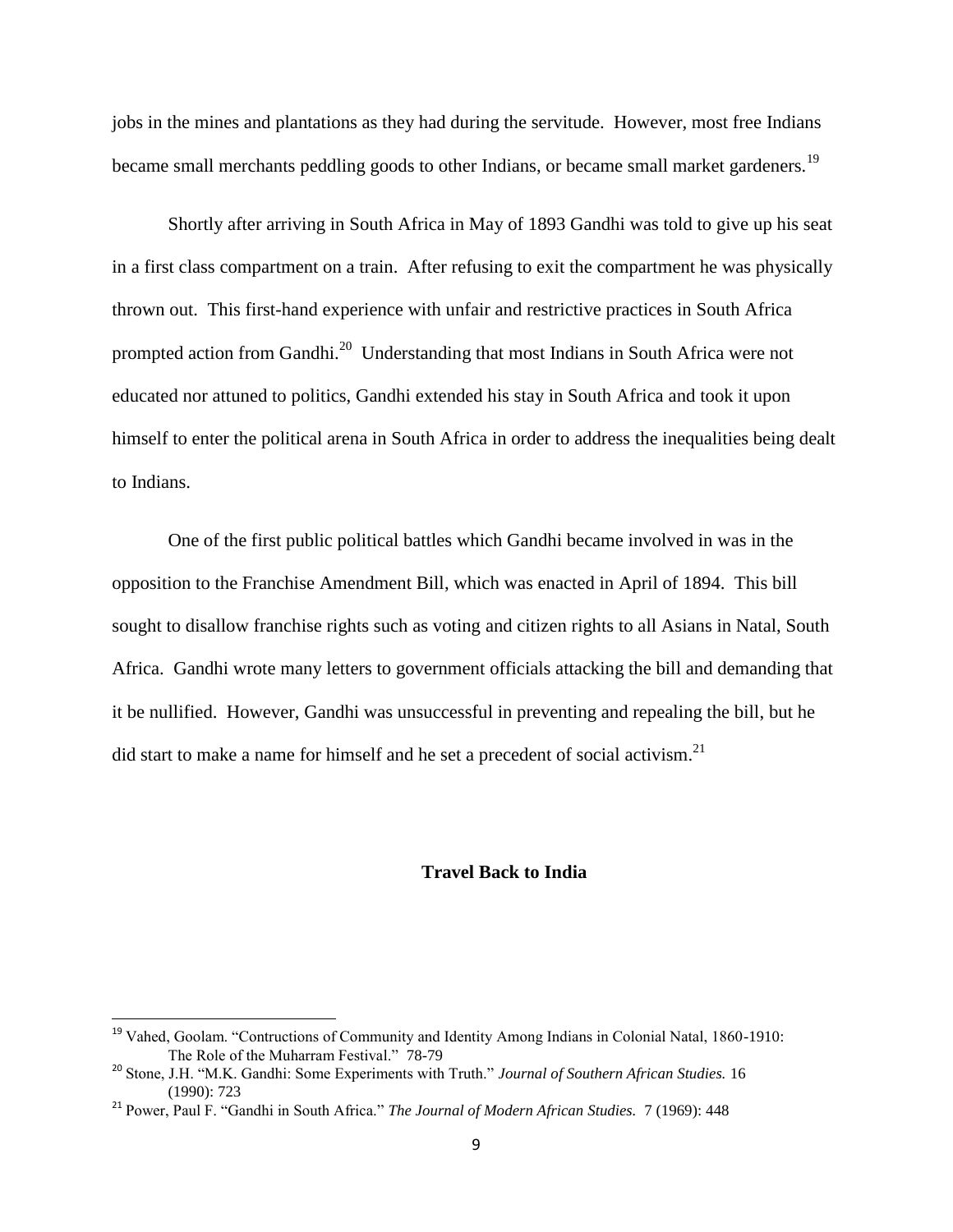After three years of struggling in the political arena of South Africa, Gandhi traveled back to India in 1896. He spent five months there telling the government and people in India of the oppressive laws Indians were being subjected to. While he was in India he even wrote a pamphlet that was entitled, *Grievances of the British Indians in South Africa*, which was so successful and popular that it went through two printings.

The important reason why Gandhi traveled back to India was to inform the Indian governments about the racial inequalities in South Africa. Gandhi understood that while much of India was under British Imperial Rule, the local Indian governments had the power to halt all indentured servitude to India. In effect, the Indian governments had much lobbying power to compel the governments in South Africa to change the nature of their oppressive laws. If South Africa was cut off from Indian indentured laborers, the country's economy could fall into a depression from the lack of labor so vitally needed to work its mines and plantations. While the Indian governments did little to pressure the governments in South Africa, Gandhi's trip to India in 1896 was successful in informing all levels of society in India of the racial injustices in South Africa. $22$ 

After five months in India in 1896, Gandhi sailed for South Africa aboard the *Courland.* When the ship arrived in South Africa, it was ordered to quarantine all passengers aboard. The justification for the quarantine was that there had been a mild form of the black plague in India; however, the *Courland* did not sail out of any of the infected areas. Nevertheless, the ship was ordered to be quarantined for twenty-three days. Once the twenty-three days was up, the

<sup>&</sup>lt;sup>22</sup> Huttenback, Robert A. "Some Fruits of Victorian Imperialism: Gandhi and the Indian Question in Natal, 1893-99." *Victorian Studies.* 11 (1969): 157-158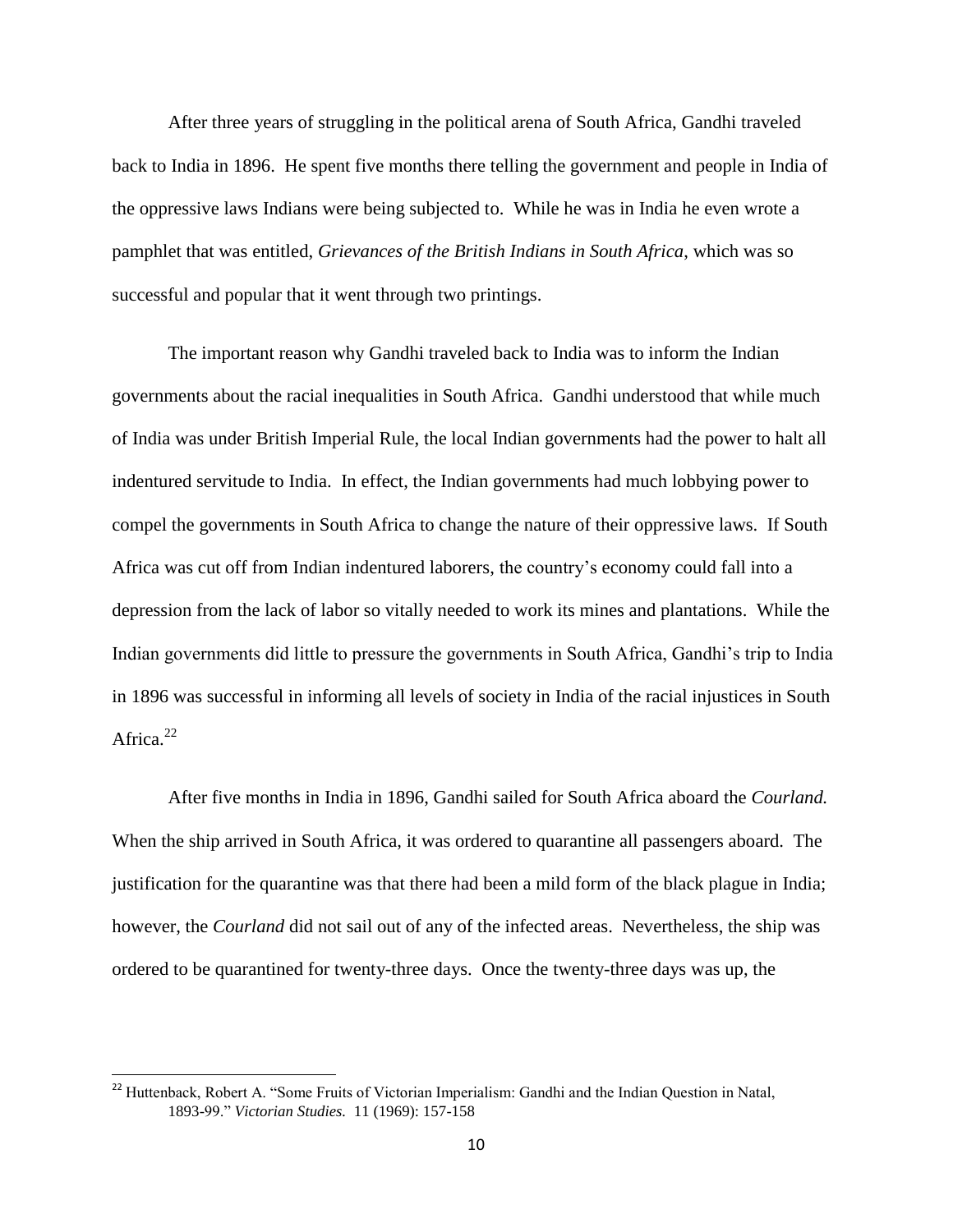quarantine was extended and the passengers were order to burn all bedding aboard, which they were instructed to do repeatedly.

It became obvious that the government in South Africa was using the quarantine to prevent Gandhi from landing. News of his trip to India had spread like wildfire throughout South Africa. Rumors had passed about his actions during his five months in India, and misinformation was transmitted through newspapers in Natal and Transvaal about what he had published in his pamphlet *Grievances of the British Indians in South Africa.* Town meetings were held in which people vowed to "tar and feather" Gandhi and to throw him overboard. $^{23}$ 

The quarantine ended on 13 January, 1897 after 27 days aboard the ship while afloat off the coast. A mob gathered at the port and hurled threats at Gandhi. Gandhi was advised to stay aboard the ship and travel under disguise and by night. Not wanting people to think he was a coward Gandhi walked by himself off the ship and traveled down Mainstreet of Durban. Gandhi later recalled that young kids had spotted him as he got off the Courland and began shouting "Gandhi, Gandhi." They began to throw stones and rotten eggs at him. $^{24}$  The mob even whipped him, cutting him open around the neck and ears. The Police Chief's wife gratefully stepped in between the mob and Gandhi and protected him with her umbrella and guided him toward the safety of the police station.

The police chief asked Gandhi if he wished to press charges against the mob. Gandhi declined stating that, he willfully and at his own risk walked himself down Main Street even

<sup>&</sup>lt;sup>23</sup> Huttenback, Robert A. "Some Fruits of Victorian Imperialism: Gandhi and the Indian Question in Natal, 1893-99." 160

<sup>24</sup> Gandhi, M.K. *"All Men are Brothers."* ed. Krishna Kripalani New York: Columbia University Press, 1958. 19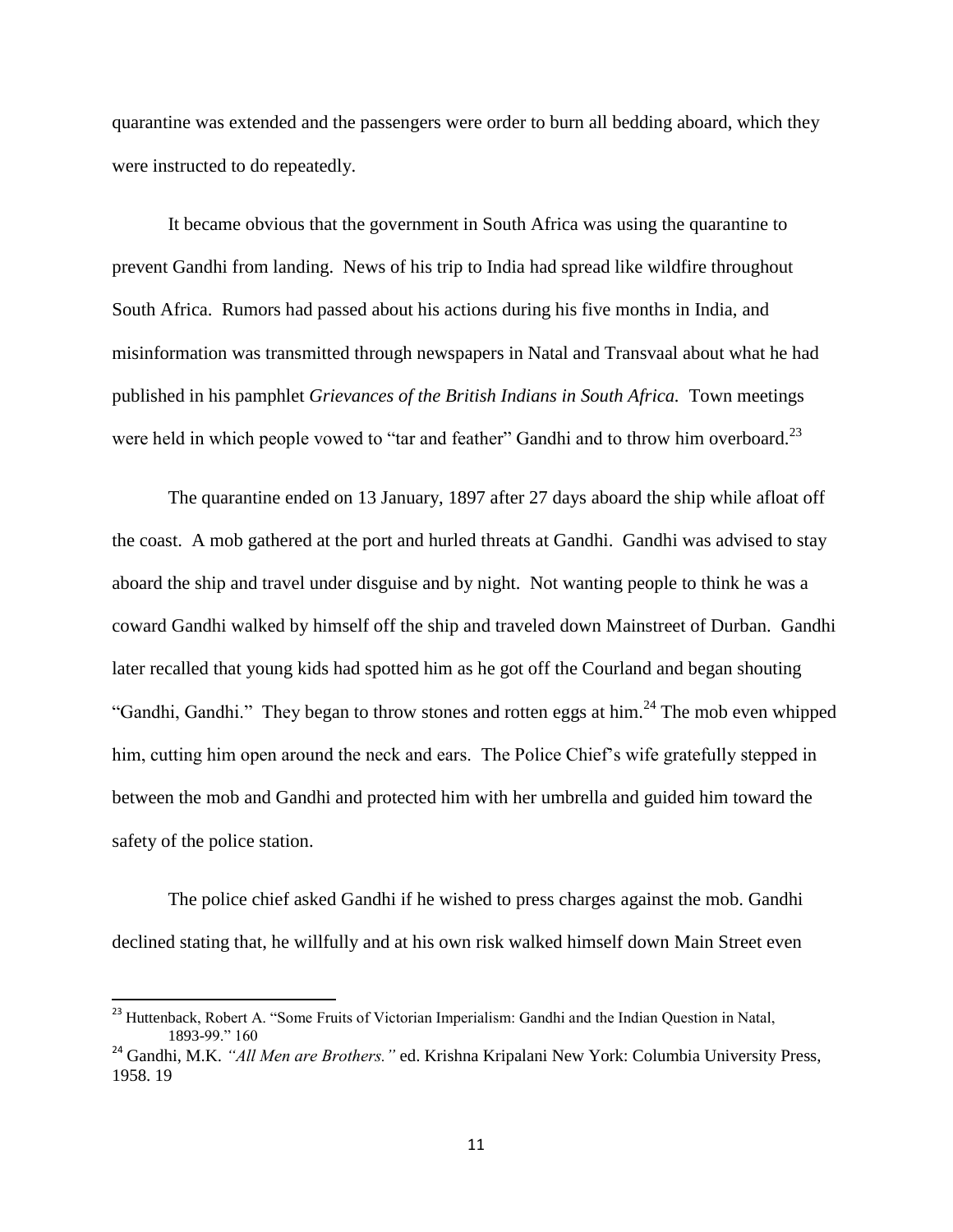though he had been warned not to. He also said that it was his fault for not informing the police force of his embarkation and route. For these reasons Gandhi, conforming to his upbringing of morality and self-efficacy, did not blame the mob which attacked him, but himself in the ordeal.<sup>25</sup>

# **Continued Political Involvement**

In 1897, the Natal Legislative Assembly passed the Immigration Restriction Act. This bill was supposedly conformed to the official British Imperial philosophy of equality; however it was obvious through the stipulations included in the bill that it was definitely not free of racism. The bill sought to prevent free Indians from immigrating to Natal. A prerequisite to gain permission to immigrate to the region was that the immigrant must be fluent in the English language and a property requirement was set that was well above what any Indian laborer could ever hope to meet. The reason the bill was passed was because the Natal Government and the British colonists in Natal didn't want free Indians being merchants and competing with the European merchants. Even newspapers such as the *Mercury* and the *Witness* both published articles supporting the Immigration Restriction Act. The articles usually appealed to white's fear of being swamped by low class Indians.<sup>26</sup>

<sup>&</sup>lt;sup>25</sup> Huttenback, Robert A. "Some Fruits of Victorian Imperialism: Gandhi and the Indian Question in Natal, 1893-99." *164*

<sup>&</sup>lt;sup>26</sup> Huttenback, Robert A. "Some Fruits of Victorian Imperialism: Gandhi and the Indian Question in Natal, 1893-99." *165, 174.*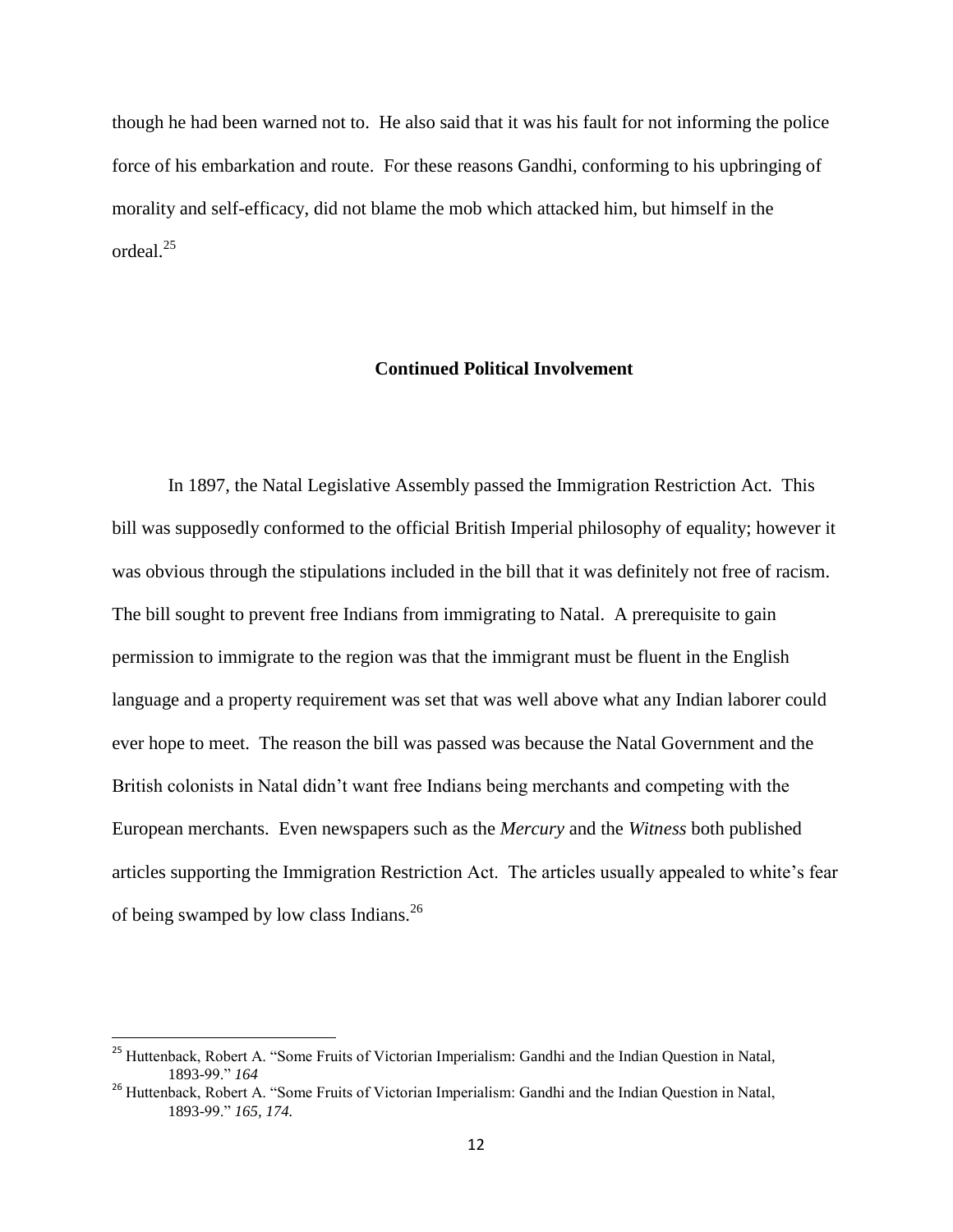Natal Act No. 18 of 1897 required all vendors and merchants' books to be kept in English. It also allowed for municipalities to appoint their own merchant licensing agent. Merchant store and goods must be deemed "sanitary," in which interpretation of sanitary was left to the licensing agent's discretion. While it was contended that this bill was not racial, it was obvious that it was given the stipulation that fluency in the English language was required. Also, agents were instructed to refuse licenses to Indian merchants. The reason this bill, like the Immigration Restriction Act, was enacted stemmed from the fear that Indian merchants were able to undersell European vendors because of their frugal lifestyle.<sup>27</sup>

#### **Establishing a Newspaper**

Gandhi realized that it was difficult to organize resistance to oppressive labor laws and practices because the Indian population was spread thought vast distances. In fact, in 1904 there were more than 1,300 employers of indentured Indians in Natal alone.<sup>28</sup> In order to address this problem, Gandhi helped to found a weekly newspaper called the *Indian Opinion* in June of 1903. Through the medium of the newspaper, Gandhi could transmit local happenings in politics to the rural population of Indians. Gandhi wrote an article in this newspaper nearly every issue until his departure from South Africa in 1914. The *Indian Opinion* was also aimed at pointing out to Europeans that they had a responsibility towards Asians who were part of the British Empire. Gandhi also wrote about passive resistance, civil disobedience, Satyagraha and his various other

<sup>&</sup>lt;sup>27</sup> Huttenback, Robert A. "Some Fruits of Victorian Imperialism: Gandhi and the Indian Question in Natal, 1893-99." *172, 177*

<sup>&</sup>lt;sup>28</sup> Vahed, Goolam. "Contructions of Community and Identity Among Indians in Colonial Natal, 1860-1910: The Role of the Muharram Festival." *79*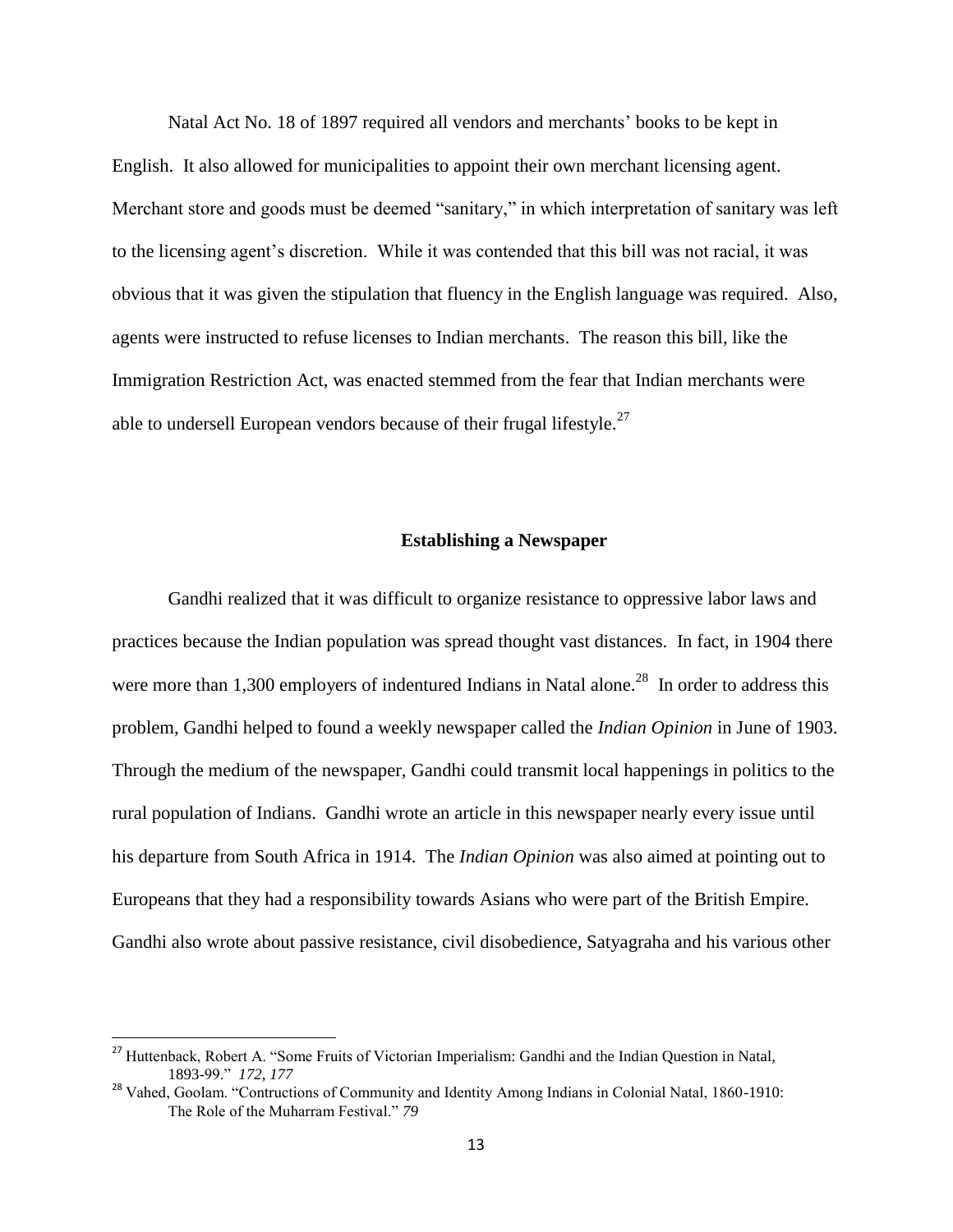developing ideologies in the newspaper.<sup>29</sup> The *Indian Opinion* was very successful and Gandhi stated that within the first month of starting the *Indian Opinion*, he had concluded that a newspaper's main function should be to serve the people. He also realized how powerful a newspaper can be and noted that the author should be sure to not use the newspaper for his or her own advantage because it holds many destructive powers.<sup>30</sup>

Even though Gandhi had an extensive formal education, which was a sharp contrast to the average Indian in South Africa in the late  $19<sup>th</sup>$  Century and early  $20<sup>th</sup>$  Century, he was careful to write his points simply and clearly for the readers of the *Indian Opinion.* For example, in his 16 August, 1907 article in the *Indian Opinion*, he simply stated, in numerical order, what the current law was. On the opposite side of the page, numbered accordingly, he stated what changes would be made if the new legislation were to pass. It is obvious that Gandhi realized that the average Indian had not been formally educated and were probably doing well if they could read. This also shows that Gandhi truly cared about the plight of the average Indian in South Africa, and was not just concerned with gaining notoriety and attention as a distinguished and well articulated lawyer.<sup>31</sup>

#### **Involvement in British-Boer War**

<sup>29</sup> Power, Paul F. "Gandhi in South Africa." *The Journal of Modern African Studies.* 444

<sup>30</sup> Gandhi, M.K. *An Autobiography.* Ahmedabad: Navajivan Publishing House, 1948. 349

<sup>31</sup> \_\_\_\_\_. *Indian Opinion*. August 16, 1907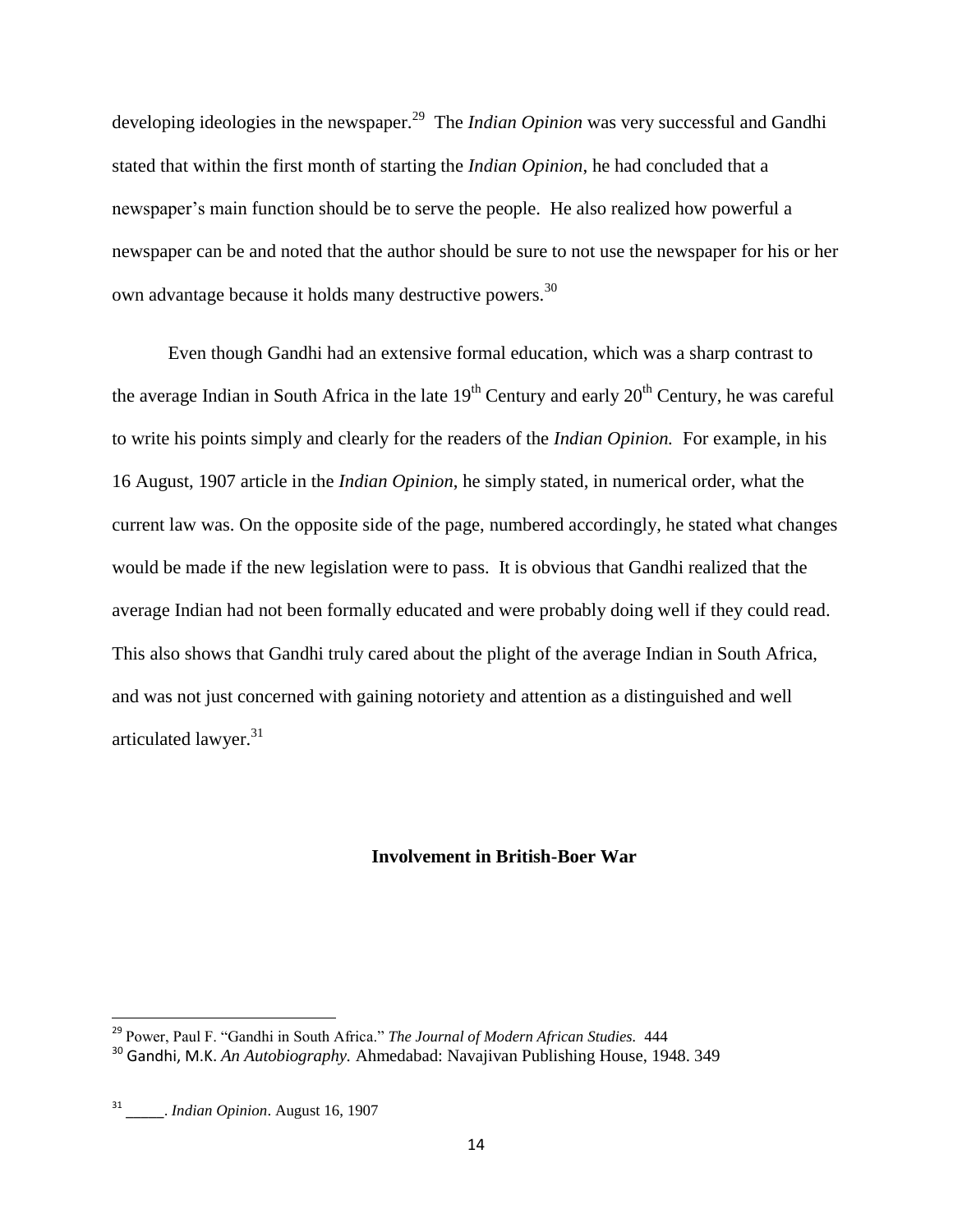Even though Gandhi put so much effort in resisting oppressive and unfair British Colonial laws, at the turn of the Century he still placed much faith and loyalty in the British Imperial system. In 1899, the British-Boer War broke out and Gandhi stated that he personally sided with the Boers. However, he felt his personal opinions should not have an effect on his actions. Since he demanded equal rights from the British Empire as white British citizens had, it was his duty to be loyal and serve the British Empire.<sup>32</sup> Gandhi organized and served on an ambulance corps that served as stretcher teams which evacuated and cared for British casualties. Gandhi mentioned that prior to the British-Boer war, he had volunteered in a small hospital and it had given him experience that helped him during his time caring for British casualties.<sup>33</sup> Gandhi believed that Indian stretcher teams would show the British of their loyalty, and also increase their ability to negotiate with the British to end racially oppressive laws. During the war in order to convince the Indians to assist the British, they said that the Indians in the Transvaal would be much better off with the British controlling the Transvaal than they would if the Boers controlled it. However at the end of the war, most of the promises made to the Indians by the British never materialized.<sup>34</sup> Gathering casualties during the war probably significantly influenced to adopt the ideology and policy of non-violence.

# **The Black Act**

 $32$  Ibid, 264

<sup>&</sup>lt;sup>33</sup> Ibid, 249, 250

<sup>34</sup> Power, Paul F. "Gandhi in South Africa." *The Journal of Modern African Studies. 443,45*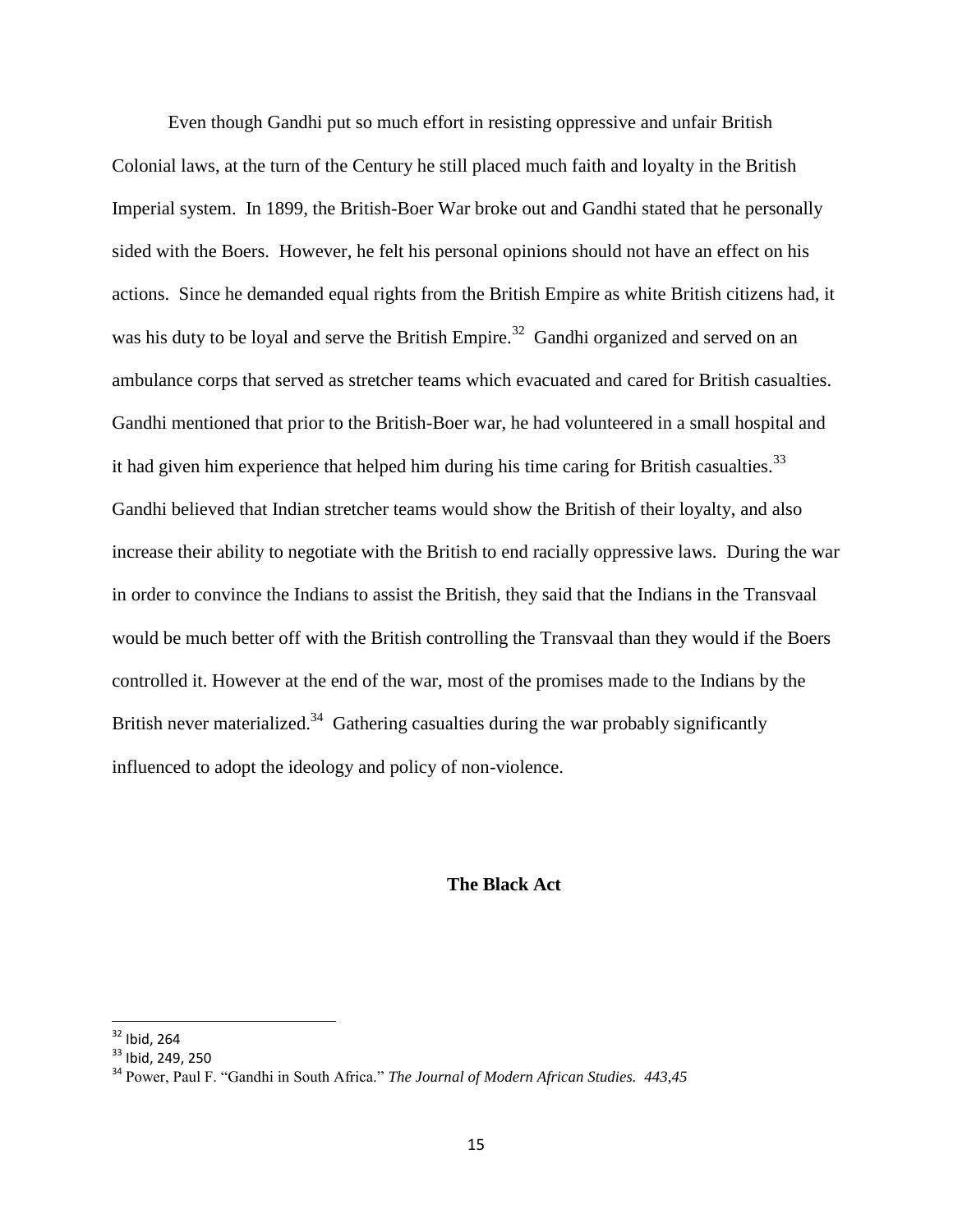On 31 July, 1907, the Asiatic Registration Act (commonly called the Black Act) passed in the Transvaal and was enacted in November of that year. The Act required all Indians to register with the Registrar of Asiatics and obtain a certificate. Failure to do so would subject the offender to a fine, imprisonment or to be deported.<sup>35</sup> The government would then be able to monitor Asian residents by registering, finger printing them and requiring them to posses passed at all times. Gandhi announced that he would set precedence and be the first person to fail to register and subject himself to imprisonment. He also instructed other Indians to refuse to register and to willfully accept imprisonment. He wrote extensively about the "Black Act" in the *Indian Opinion* and sought to persuade Indians to unite together.<sup>36</sup> In fact, Gandhi encouraged Indians not to take out permits required by the Transvaal Act. He point out that if they did he anticipated the situation for Indians to only get worse. He figured that if the Indians were to give into the government's demands, eventually no licenses would be given to any Indian merchants. He also suspected that Indians would be given no land rights and would only be allowed to live and trade in certain locations. Through this example, one can see how Gandhi's ideology was transforming from a desire to be reasonable and willing to negotiate with government, to one that is very hesitant to appease or to even negotiate with government.<sup>37</sup>

Gandhi's efforts were successful and only 500 of the 9,500 Indians registered under the Asiatic Registration Act. Gandhi was arrested 10 January, 1908 in a mass arrest for failing to register.<sup>38</sup> After learning through a telegram that other Indians got three months hard labor for

<sup>&</sup>lt;sup>35</sup> Dobbins, Sharon Kay. "The Principles of Equity and the Sermon on the Mount as Influence in Gandhi's Truth Force." 139

<sup>36</sup> Power, Paul F. "Gandhi in South Africa." *The Journal of Modern African Studies.* 450

<sup>37</sup> Gandhi, M.K. *Indian Opinion*. 18 May, 1907

<sup>&</sup>lt;sup>38 38</sup> Hendrick, George. "The Influence of Thoreau's "Civil Disobedience" on Gandhi's Satyagraha." 465, 467, 469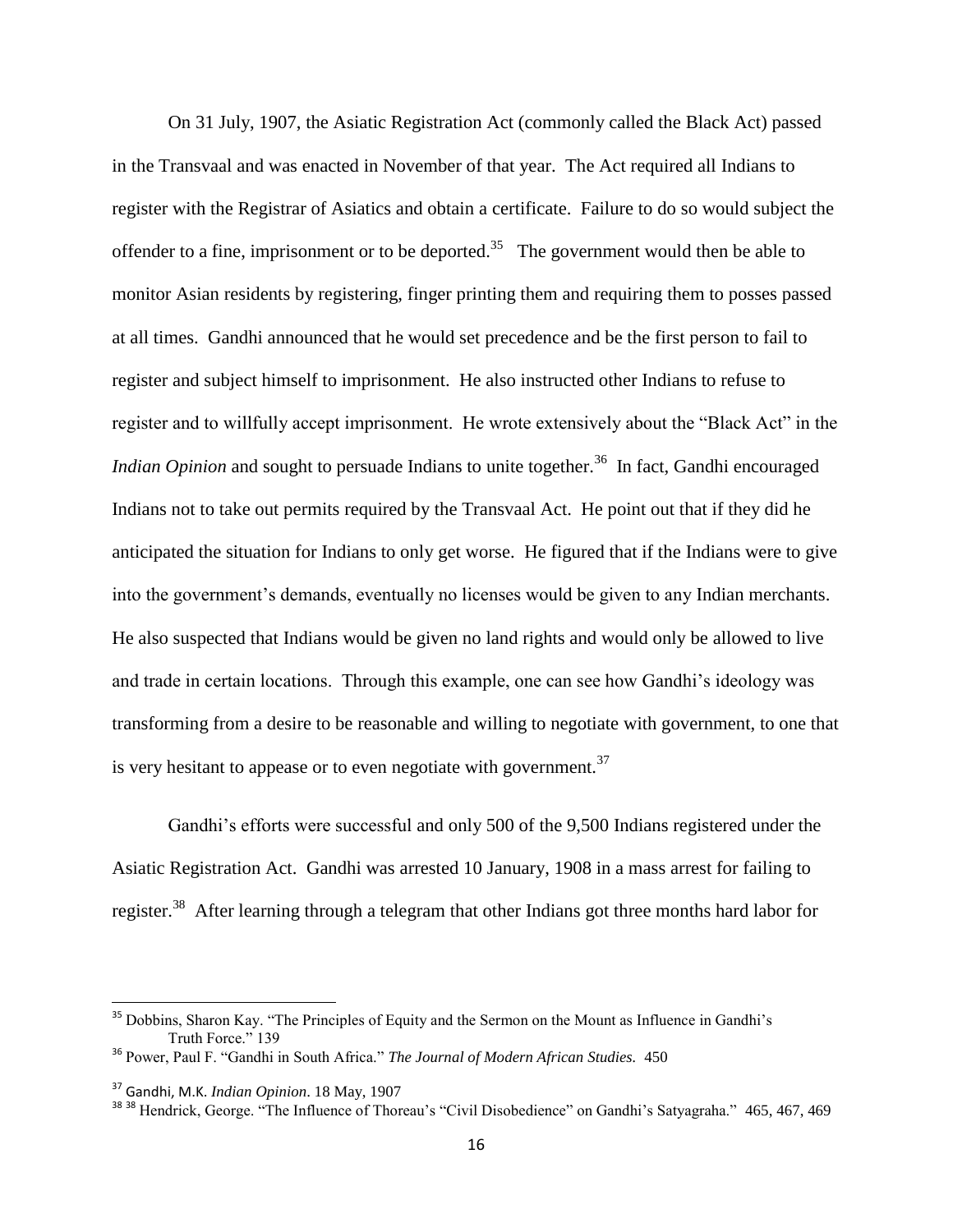their non-compliance, he felt compelled to ask for the maximum penalty from the judge.<sup>39</sup> He did plead guilty and asked for the maximum sentence, but was sentenced to two months simple imprisonment instead of three months hard labor. While Gandhi was in jail, Transvaal authorities negotiated with him regarding registration. Gandhi agreed to register and encouraged other Indians to do so as well, and in return, once all Indians were registered the Act would be repealed.<sup>40</sup> Gandhi even wrote in the *Indian Opinion* instructing all Indians to register. To make registration easier for Indians and the government as well, Gandhi outlined the procedure in the *Indian Opinion.* He explained who could simply sign their name and who would be required to give digit impressions for the government's identification records. He also explained what ages of children were required to register and under which circumstances. This shows that even when negotiating with a government which he opposed, when he made a promise (to instruct Indians to register) he would keep that promise and by all means encourage Indians to register. However, once all the Indians had voluntarily registered, the Act was never repealed. $41$ 

Negotiations broke down between the Indians and the Transvaal Government in May of 1908. Gandhi and hundreds of other Indians decided to burn their registration cards in a mass protest 16 August, 1908. Several large cauldrons were set afire up in public and Indians threw their registration cards in. For his participation in burning the registration certificates he was sentenced to prison 10 October, 1908.<sup>42</sup>

<sup>—&</sup>lt;br>39 \_\_\_\_\_. *Indian Opinion*. 3 March, 1908

<sup>&</sup>lt;sup>40</sup> Hendrick, George. "The Influence of Thoreau's "Civil Disobedience" on Gandhi's Satyagraha." 465, 467, 469 <sup>41</sup> Gandhi, M.K. *Indian Opinion*. 2 February, 1908

<sup>&</sup>lt;sup>42</sup> Hendrick, George. "The Influence of Thoreau's "Civil Disobedience" on Gandhi's Satyagraha." 553, 469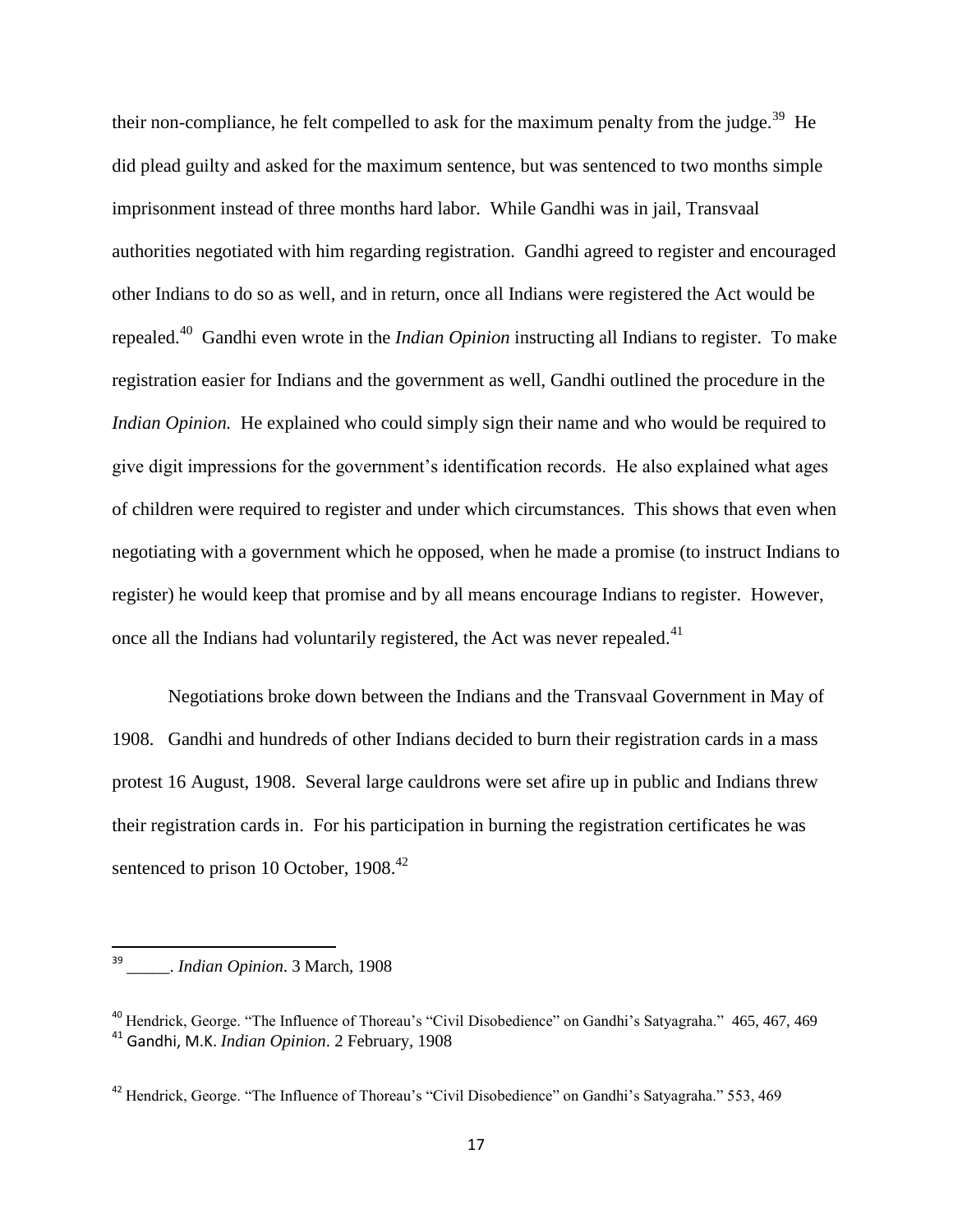#### **Experiences in Jail**

After people had requested Gandhi to write about his experiences in jail, Gandhi wrote in the *Indian Opinon* about the lifestyle and routine he experienced in jail. He discussed the jail rules in great length and with more detail than one might expect if he were merely writing for the enjoyment of others. He even wrote about socializing with his fellow inmates.<sup>43</sup> While he didn't try to indicate to his Indian audience that a stay in South African jail was luxurious, he didn't speak of great suffering either. He wrote of his experiences with a high degree of calmness and stated it in a "matter of fact" manner. It seemed that he didn't find jail repulsive, it seemed like he simply accepted it as he due punishment.<sup>44</sup>

Based on how Gandhi wrote at length about the rules and routine in jail, I believe that Gandhi did not write about his experiences in the *Indian Opinion* just because someone requested him to do so. I think Gandhi felt a duty to inform other Indians about what they might have to endure if they chose to participate in his acts of civil disobedience. Since Gandhi always preached about willfully accepting a prison term for ones actions, I think Gandhi wanted his "followers" to be fully aware of what conditions inside a jail were like. He didn't want to mislead anyone into thinking that jail was like a vacation, which is probably why he spoke of his experience in such a matter of fact way.

<sup>43</sup> Gandhi, M.K. *Indian Opinion*. 14 March, 1908

44 \_\_\_\_\_. *Indian Opinion*. 3 March, 1908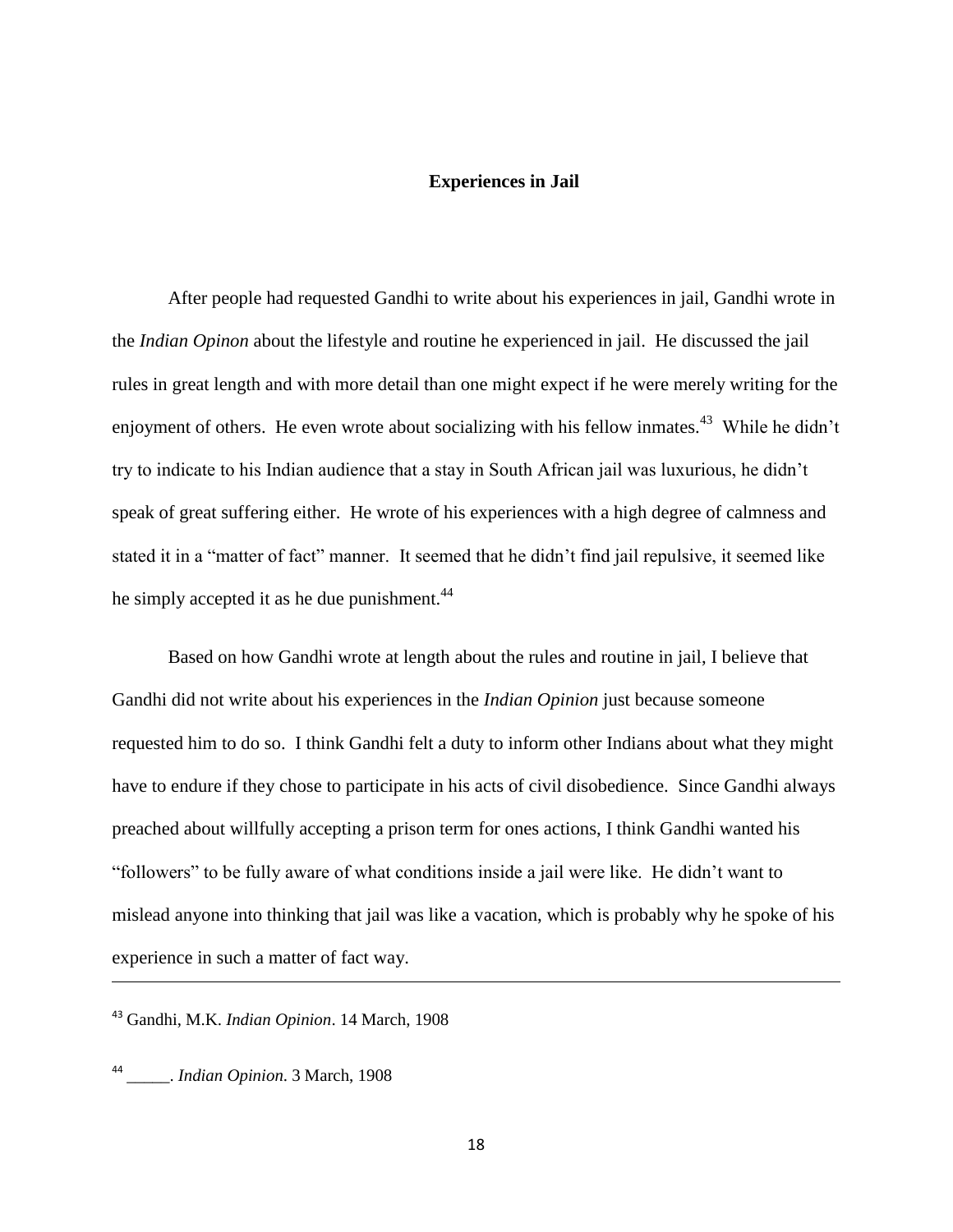Another explanation for him revealing his experiences in jail is that if he hadn't, it could have possibly undermined his base for support. If he had failed to tell his followers what jail was like, or if he portrayed jail in his writings as a five-star hotel, his followers might have been shocked and horrified by the conditions and lifestyle in the jail. If they were shocked and horrified by their experience, not only would they be unwilling to participate in civil disobedience again and risk another imprisonment, they would also be inclined to warn others not to participate as well. Gandhi would then lose support and his credibility if he did inform his followers about the hardships they might endure if they were to be imprisoned.

# **Final Efforts in South Africa**

By 1910, the Transvaal government had passed legislation designed to keep Indians from emigrated to the region. It also prevented Indians from merely visiting the region temporarily. To protest this, Gandhi used civil disobedience in South Africa one last time in November of 1913. He and 2,000 Indians walked from Natal to the Transvaal, an illegal action, to the illegalization of interprovincial travel.<sup>45</sup> Gandhi later recalled that he had informed the Transvaal government that they had intended to cross from Natal into Transvaal in willful violation of the Transvaal immigration law. He took pride in that there was no violence as a result from the protest. In fact it failed to provoke any response from the government. This was an excellent example of a civil disobedience act going exactly as Gandhi had planned. How else could 2,000

<sup>45</sup> Power, Paul F. "Gandhi in South Africa." *The Journal of Modern African Studies.* 454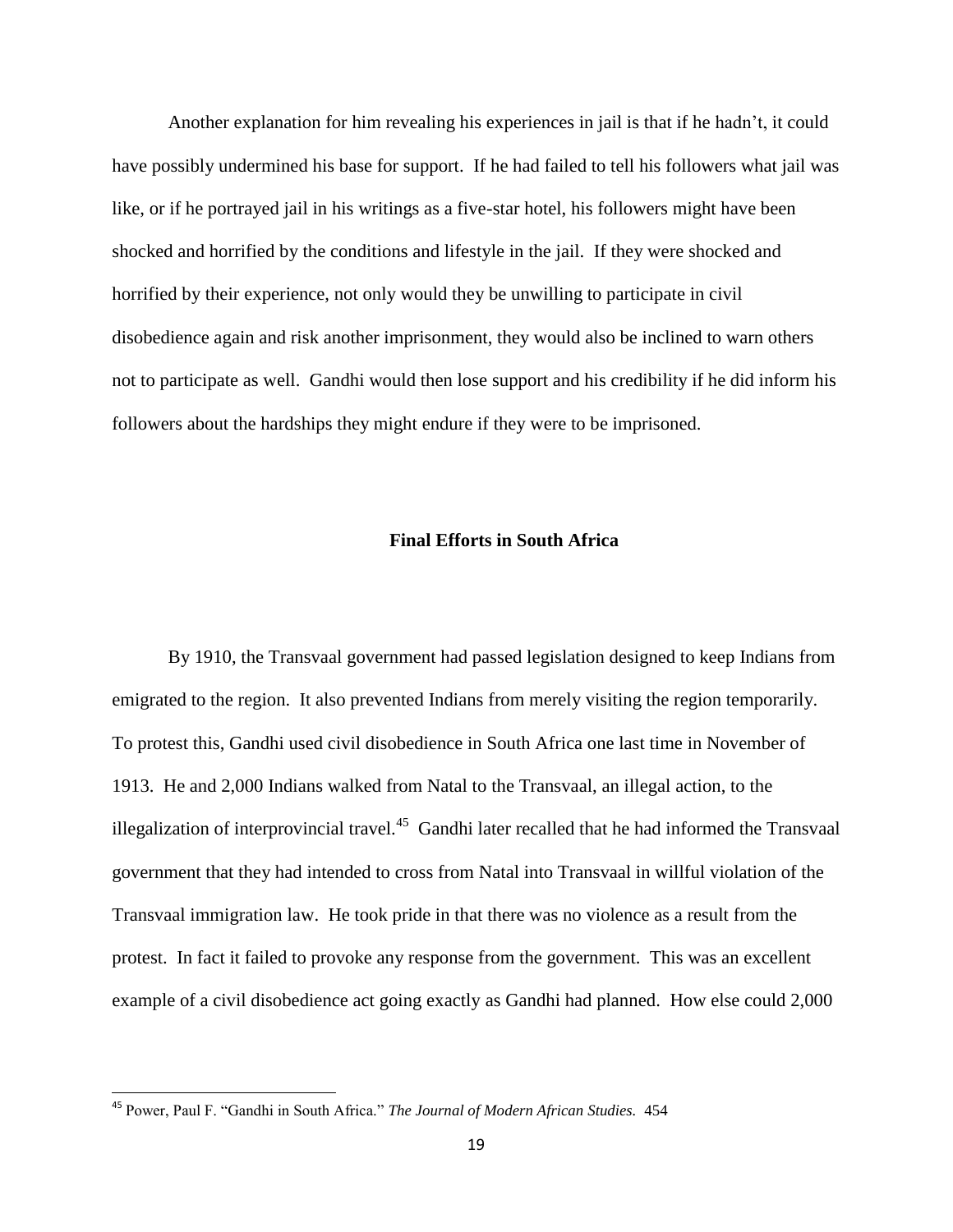Indians march in unison across a border, which the British so adamantly sought to protect, and not provoke any response?<sup>46</sup>

Before Gandhi left South Africa in 1914, he was able to repeal the per capita head tax on Indians of three pounds. He also was able to get the government to recognize non Christian marriages including the right to marry more than one woman. They also allowed Indians to serve and marriage officers. Also, some racist language was removed from laws and educated Indians were allowed immigrate to South Africa. $47$  However, Gandhi failed to significantly change colonial and imperial legislation, he merely embarrassed the governments. However, we can be fairly certain that the plight of Indians in South Africa from 1893 to 1914 would have been much worse without Gandhi's actions and involvement as much anti-Indian legislation was passed in South Africa in the years after his departure.<sup>48</sup>

#### **Henry David Thoreau's Influence on Gandhi**

For all his original and novel brilliance, Gandhi was certainly influenced heavily by other well know writers and philosophers. Gandhi stated that he was an avid reader of Henry David Thoreau and was especially moved by his work *Civil Disobedience.* Many of Gandhi's actions and statements are astonishingly similar to Thoreau's rhetoric within *Civil Disobedience*. In *Civil Disobedience*, Thoreau encouraged people to resist unjust laws immediately rather than to wait for the majority of affected people to deem the law unjust and eventually petition to amend

<sup>46</sup> Gandhi, M.K. *Young India.* 10 November, 1921

<sup>47</sup> Du Toit, Brian M. "The Mahatma Gandhi and South Africa." *The Journal of Modern African Studies* 652

<sup>48</sup> Power, Paul F. "Gandhi in South Africa." *The Journal of Modern African Studies. 454*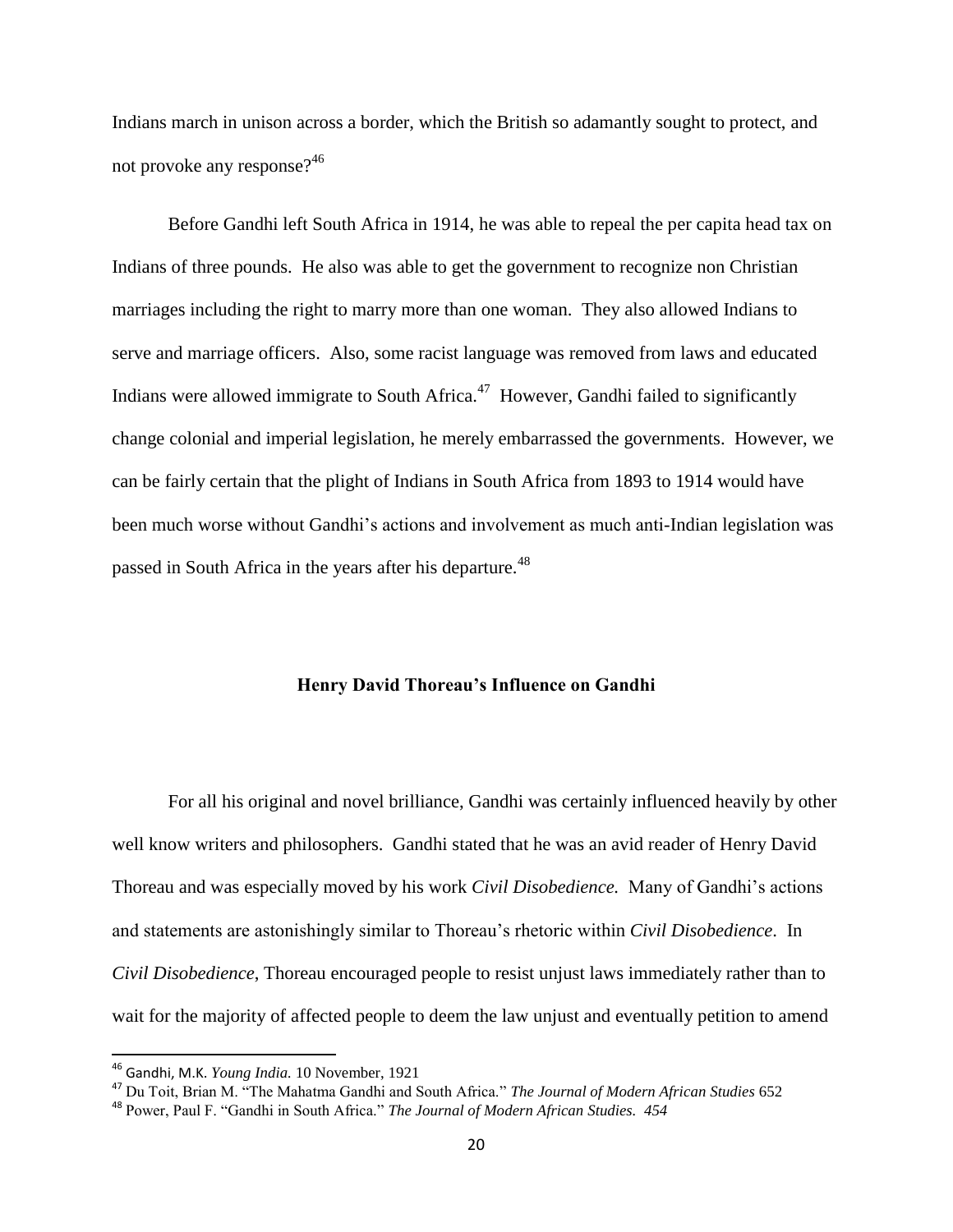it. He also claimed that it didn't matter how small the act of civil disobedience was, if it was done well its memory would last forever.<sup>49</sup> This notion could have convinced Gandhi that even token resistance to an unjust government can be significant and meaningful in accomplishing one's overall goal.

Throughout *Civil Disobedience,* Thoreau extensively outlined his ideology and rationalized why he opposed the United States government. He also explained his "civil disobedience" against the government, and sought to legitimize his disobedient actions of not paying his taxes. However, he also noted that the U.S. Constitution had many faults, but in general terms it was admirable. He cited that the Constitution sought to uphold equality and morality. Also, he felt that the court system was worth respecting. It may seem strange to some that in a short book dedicated almost entirely to opposing government that an author would be willing to point out a few good things about the government as well. Gandhi could have been influenced by Thoreau's effort to point out that not all aspects of government is bad as Gandhi was always careful not to preach anarchism. He was always willing to accept the punishment for infractions which he committed, which again shows that Gandhi still respected some aspects of government.<sup>50</sup>

Thoreau also pointed out that newspapers always seemed to be interested in government reform. He stated that newspapers were always the first to discuss government reform, before any single individual would even dare mention it. This is probably because a newspaper doesn't have a single individual identity, and no single person could be blamed for inciting

 $\overline{a}$ 

<sup>49</sup> Thoreau, Henry D. *Civil Disobedience*. Raleigh, 1849. 6,7

<sup>50</sup> Thoreau, Henry D. *Civil Disobedience*. Raleigh, 1849. 13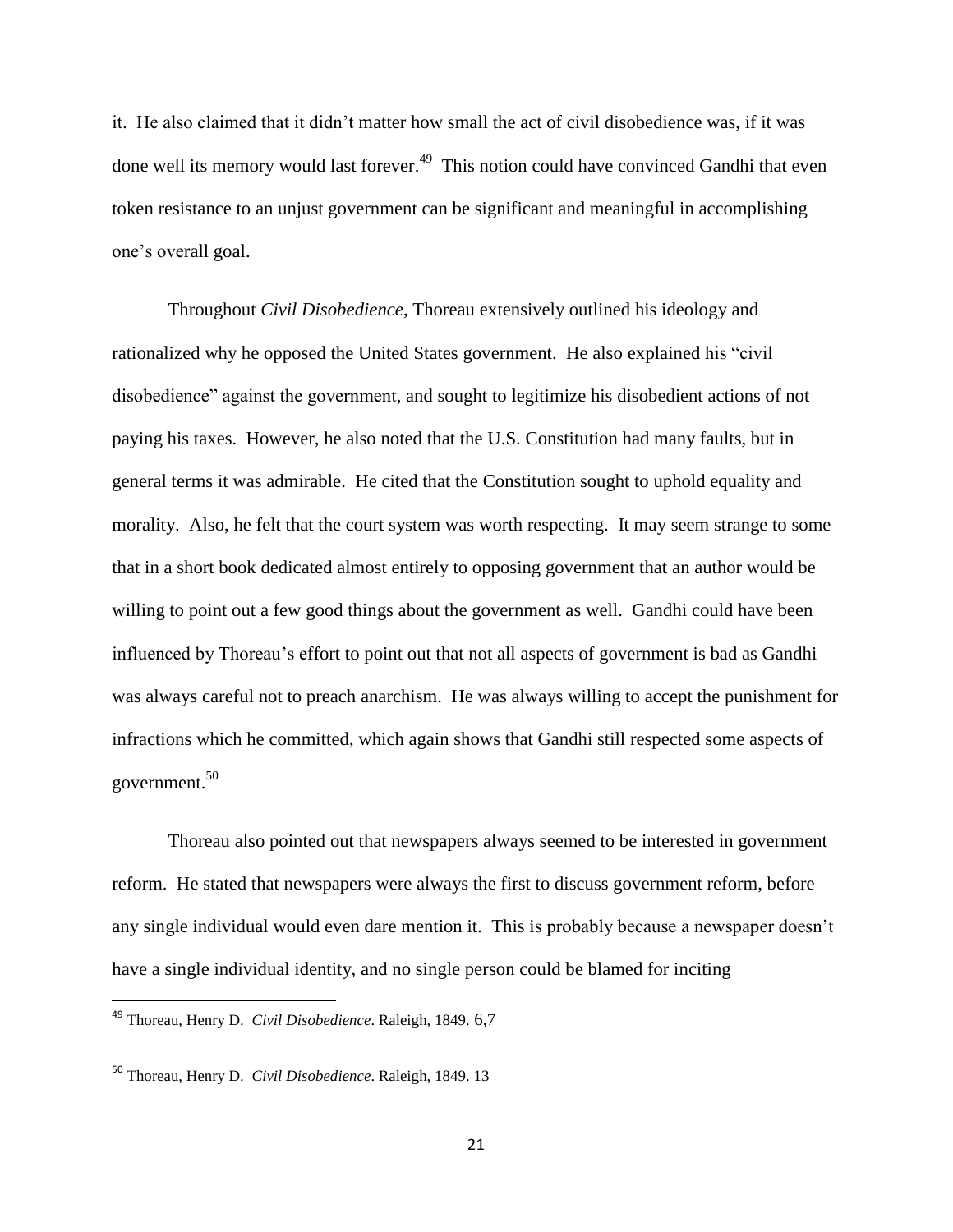insubordination. Given that Gandhi became so involved in with the newspaper in South Africa, *Indian Opinion*, it is very possible that Gandhi felt encouraged by Thoreau's statements in regard to their ability to spread notions of government reform.<sup>51</sup>

Also in *Civil Disobedience*, Thoreau explained that he thought it was ideal for a farmer to remain merely a subsistence farmer and to minimize his affairs away from the farm that were necessary for his well being. This would in turn minimize the farmer's reliance on the government and would free him to practice disobedience against the government if they were to impose unjust laws upon the farmer. This notion could have also steered Gandhi's ideology to reject modernity. Both Gandhi's and Thoreau's rhetoric included the idealization of localism and warned against moving towards a global economy. Given that Gandhi cited Thoreau's work as being very influential on him, it is highly unlikely that the similarities between Gandhi and Thoreau were merely coincidental.<sup>52</sup> While Gandhi agreed with much of the ideals concerning subsistence farming outlined by Thoreau, years later Gandhi offered diverged and seemingly contradictory opinion. He warned against becoming too independent and self sufficient. He argued that if a man became too independent he would become arrogant and be an annoyance to the world. Accordingly, a man should be willing to rely on his neighbor much like he would rely on his family.<sup>53</sup>

<sup>51</sup> Thoreau, Henry D. *Civil Disobedience*. Raleigh, 1849. 7

<sup>52</sup> Thoreau, Henry D. *Civil Disobedience*. Raleigh, 1849. 9

<sup>53</sup> Gandhi, M.K. *Young India.* 21 March, 1929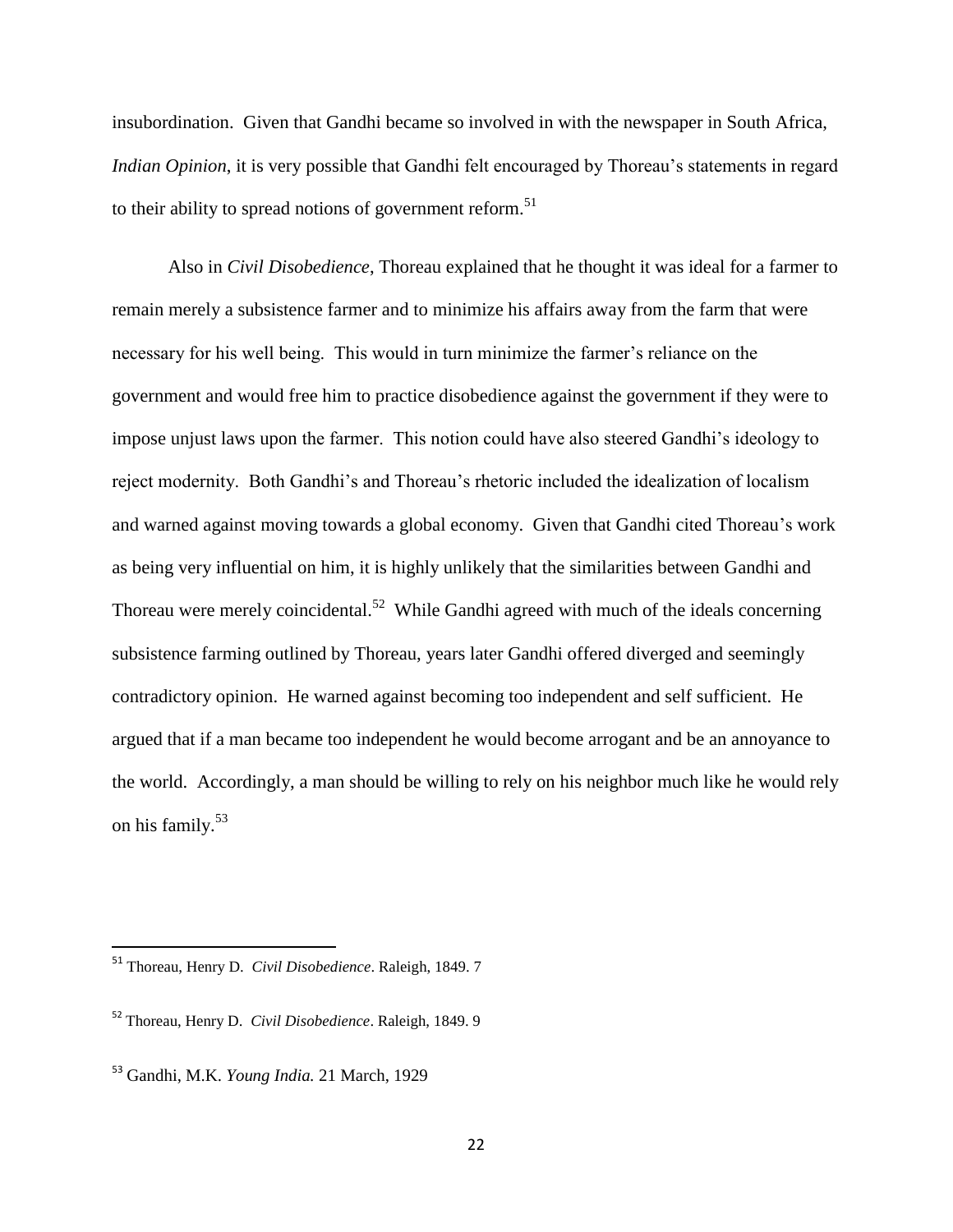#### **Further Writers and Religions' Influence on Gandhi**

John Ruskin was also cited by Gandhi as an influence to his ideology. He especially liked Ruksin's statement that in order for the welfare of all to be obtained, people must conform to moral law.<sup>54</sup> Interestingly, Gandhi did much of his reading while in jail. In fact, in 1908 while serving his first prison sentence he read Tolstoy, Ruskin, Socrates and Bacon. Gandhi said he actually enjoyed prison where "the body is restrained, but the not the soul"<sup>55</sup> and he was especially influenced by Thoreau's ideals concerning serving time in jail "for the sake of his principles and suffering humanity."<sup>56</sup>

Gandhi cited Leo Tolstoy as a major influence on his ideology. He claimed that Tolstoy's writing gave him a basis of reasoning for non-violence. Tolstoy's *Unto This Last,* Gandhi claimed, had transformed him from a British Indian lawyer to an Indian who rejected anything to do with British government and culture. In fact, Tolstoy and Gandhi even wrote letters back and forth to each other while Gandhi was in South Africa. In the letters Tolstoy encouraged Gandhi and claimed that his efforts were giving hope to oppressed people.<sup>57</sup>

Gandhi did not only study popular writers, he was also very interested in world religions. Even though he was a Hindu, he was not narrow thinking when it came to religions. He studied also Christianity, Islam, and Jainism. As a boy and into his young adult years he resented the Christian religion because he felt that Christian missionaries denounced and attacked Hinduism.

<sup>54</sup> Appadoral, A. "Gandhi's Contribution to Social Theory." *The Review of Politics 314*

<sup>&</sup>lt;sup>55</sup> Hendrick, George. "The Influence of Thoreau's "Civil Disobedience" on Gandhi's Satyagraha." 469

<sup>&</sup>lt;sup>56</sup> Hendrick, George. "The Influence of Thoreau's "Civil Disobedience" on Gandhi's Satyagraha." 464

<sup>57</sup> Gandhi, M.K. Vol. VI *"To American Friends."* 3 August, 1942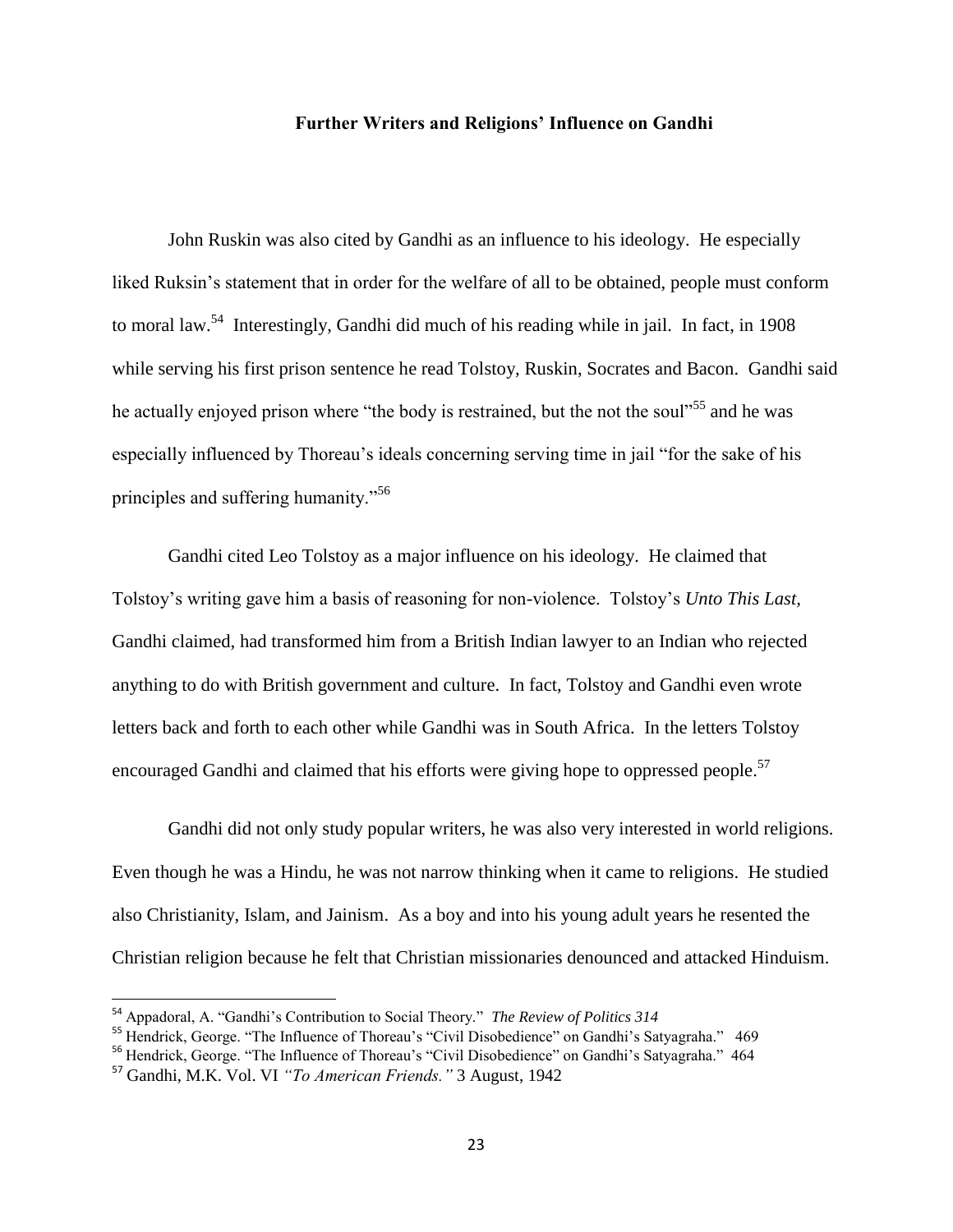He also disliked it because it's intolerance towards other religions.<sup>58</sup> He claimed that all religions teach morality and are based on ethical principles. He felt that professing all religions was better than adhering to a single religion. He thought that this would tend to make a person conform to the laws of morality, rather than simply following a certain religion in order to be "saved." He also claimed that many people memorize and preach sermons, but do not abide by them.<sup>59</sup> As Gandhi aged he found more and more appreciation for the teachings of various religions and was especially interested in the Christian religion's *Sermon on the Mount.* Gandhi thought that Jesus was particularly good at defining spiritual ideals. He interpreted his message as saying that people should be humble and reflect upon the nature of their own character often and also should be willing to suffer. $60$ 

# **An Abrupt Transition**

When analyzing Gandhi's years spent in South Africa, a certain transition can be seen around the time period between 1906 and 1909. At this point, Gandhi had spent more than a decade in South Africa. During this time Gandhi went from being a prominent lawyer to being a radical political leader. By 1909, Gandhi felt that European modernity and civilization, such as railways, machines and poor habits were the true form of slavery placed on the Indians by the British.<sup>61</sup> Instead of taking a slow, gradual change from embracing the concept of British

<sup>58</sup> Hay, Stephen. "Between Two Worlds: Gandhi's First Impression of British Culture." 308

<sup>59</sup> Gandhi, M.K. *Indian Opinion*. 5 January, 1907

<sup>60</sup> Dobbins, Sharon Kay. "The Principles of Equity and the Sermon on the Mount as Influence in Gandhi's Truth Force." 134

<sup>&</sup>lt;sup>61</sup> Hendrick, George. "The Influence of Thoreau's "Civil Disobedience" on Gandhi's Satyagraha." 470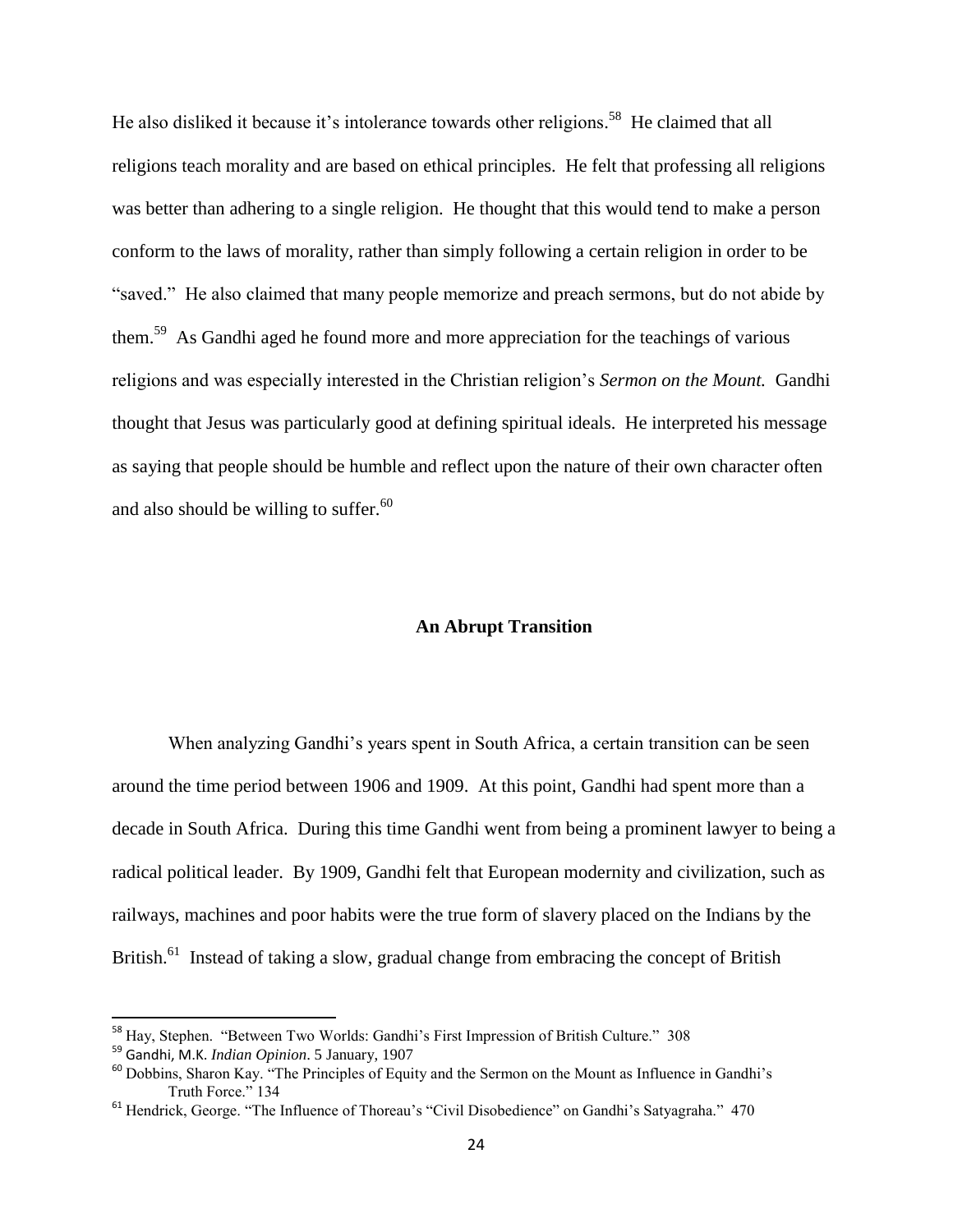Imperialism to denouncing it, there was a sudden change during these 3 years, as Gandhi moved away from a "British-Indian" lifestyle and thought.<sup>62</sup> In later years Gandhi even pointed this sudden transition out. He claimed that until 1906 he simply used reasoning to get the British to repeal oppressive legislation. However, when this failed, he felt forced to choose between violence or adopting a different method of opposing government.<sup>63</sup>

#### **Gandhi's Famous Work:** *Hind Swaraj*

A book by Gandhi that exemplifies the sudden transition in ideology that he experiences is *Hind Swaraj.* Written in 1908 on a return voyage from England to South Africa, the book gives Gandhi's response to British Imperialism, European civilization and European wealth stratification. He also outlines his ideology of passive resistance or civil disobedience. Some scholars consider it to be one of his greatest works.

Gandhi stated that he was against allowing the British government to rule over Indians any longer. He claimed that the British government kept Indians in a state of slavery by imposing large taxes on them. He also believed that the British-style government was inefficient. He stated that government officials are supposed to follow the will of the public; however they become intoxicated by their power and become more concerned with serving those

<sup>62</sup> Power, Paul F. "Gandhi in South Africa." *The Journal of Modern African Studies 447*

<sup>63</sup>Gandhi, M.K. *Young India.* 4 November, 1931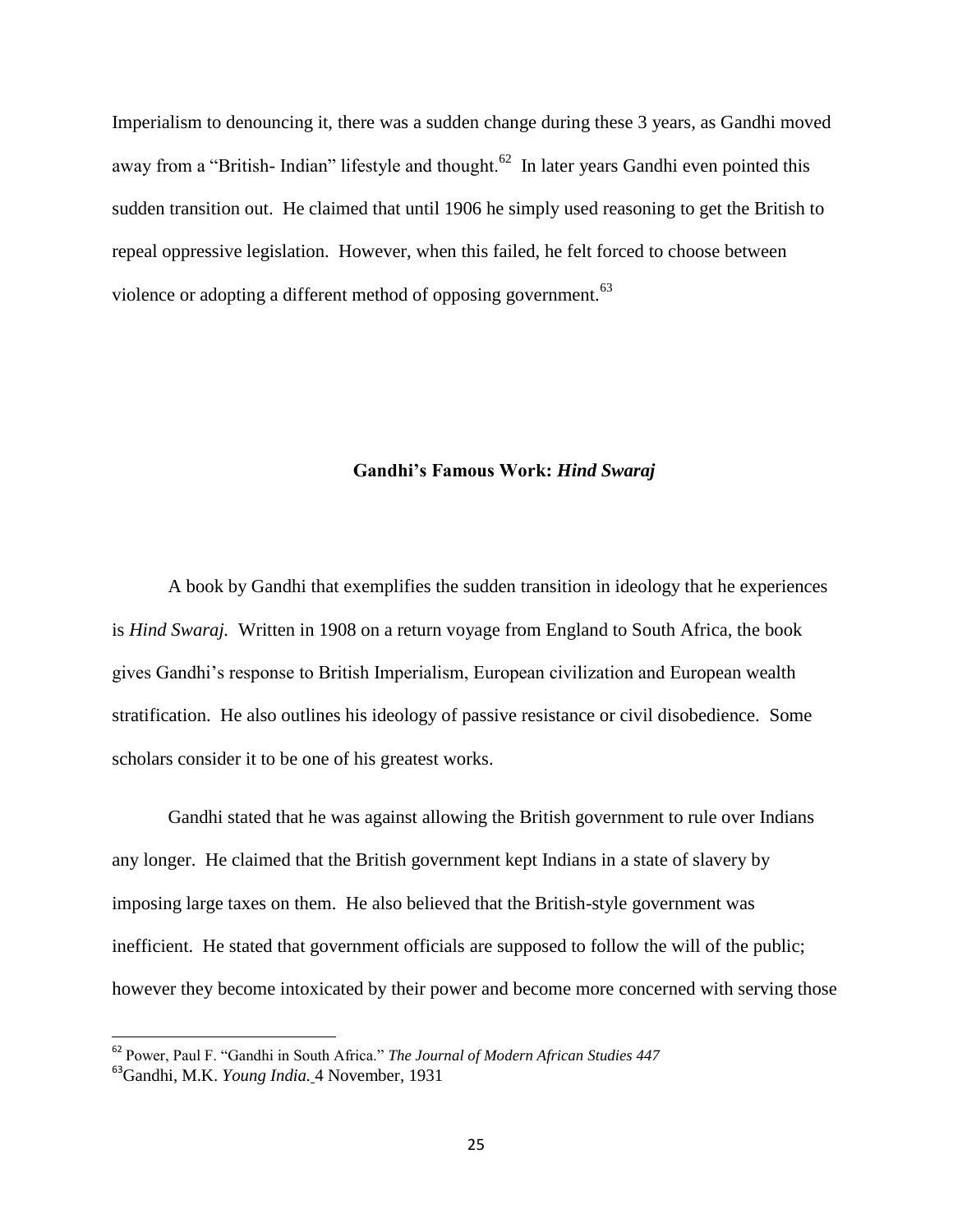who have the wealth to bribe them. By analyzing this work by Gandhi, one can see that by 1908 he was already rejecting the British government, rather than trying to show his loyalty like he had attempted through his participation in the British-Boer War, less than ten years earlier.<sup>64</sup>

In *Hind Swaraj*, Gandhi also addressed his views towards British civilization, mechanization and technology. He pointed out that mechanization and technology creates a system where an oligarchy forms in which the rich get richer and the poor get poorer. No doubt Gandhi was well aware of the wealth stratification in England. He also noted that works risk their lives in dangerous factories so the owner of the factory can become wealthier.<sup>65</sup>

Gandhi also discusses his disregard toward the railroad system. He pointed out that since the railroad was put in; India had suffered from increased bouts of disease and epidemics. His interpretation of this was that before the railroad was put in, which connected hundreds of miles of countryside, villages had a "natural segregation," which served as a buffer zone that prevented diseases travelling vast distances and infecting thousands. He also believed that the railroad increased the likelihood of famine. The railroad enabled small, peasant farms to export grain and other farm produce across vast distances to foreign markets. This transformed the subsistence peasant farmer into a market capitalist. Farmers were able to transport their goods to distant markets for a higher price, when his neighbors were starving as the result of a famine.<sup>66</sup>

Gandhi also felt that British medical system was to be detested as well. He pointed out that doctors cured ailments of people that were from their own negligence. In this sense the doctor took care of a person's body so they didn't have to. Gandhi used the example of a person

<sup>64</sup> Gandhi, M.K. *Hind Swaraj or Indian Home Rule.* Ahmedabad: Navajivan Publishing House, 1908. 25, 27, 28

<sup>65</sup> \_\_\_\_\_. *Hind Swaraj or Indian Home Rule.30* 

<sup>66</sup> \_\_\_\_\_. *Hind Swaraj or Indian Home Rule.35*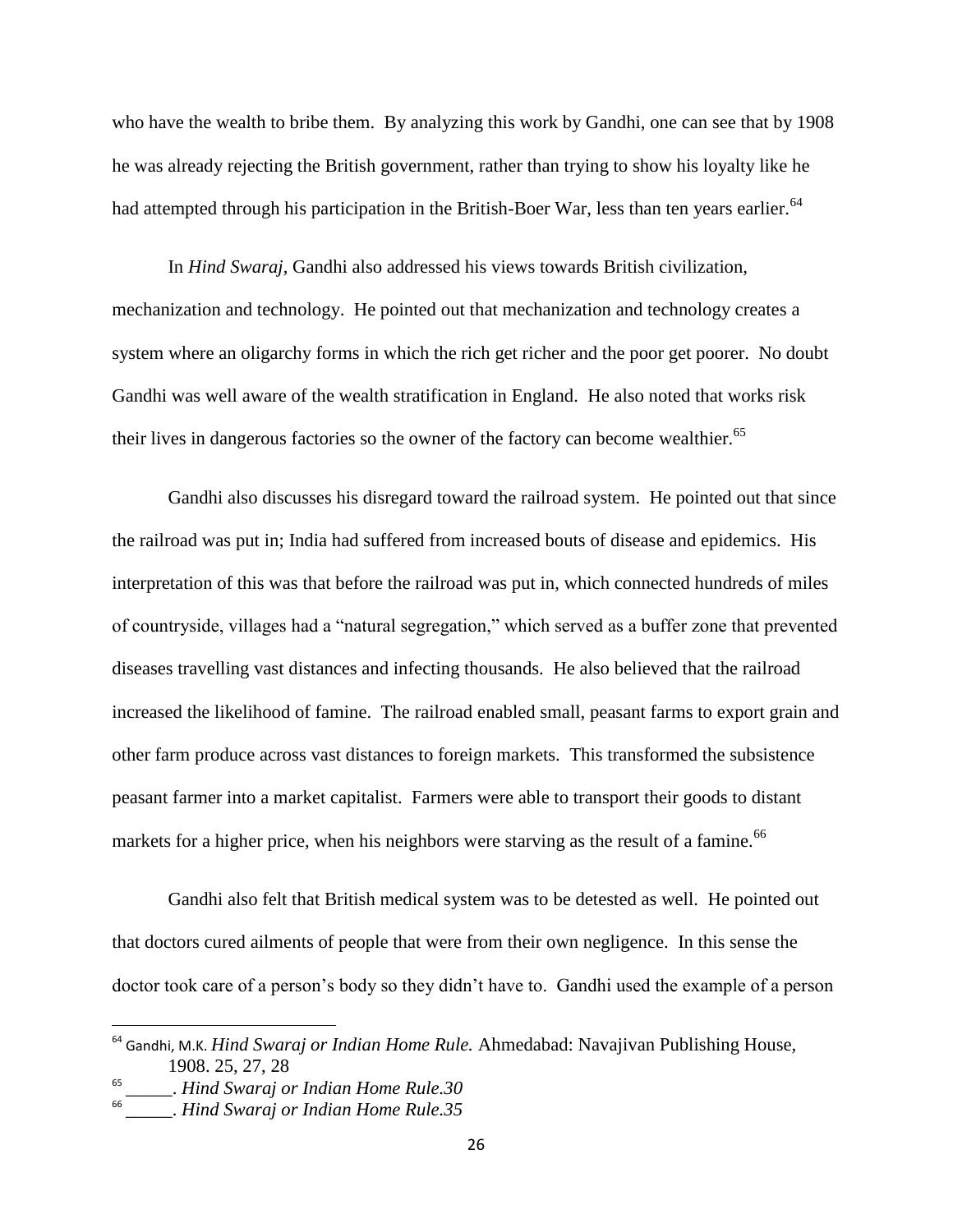who overeats, gets indigestion. That person then goes to the doctor to get a pill to cure his indigestion. However, the person only overeats again because he didn't suffer the consequence from his action, which he deserved. Doctor's medicine caused people to lose self-control. In this way, poor health and even death, according to Gandhi, sets an example to people to take care of their body.<sup>67</sup>

British cities, according to Gandhi, were less desirable than a small village. Gandhi pointed out that cities were full of vice, such as thieves and prostitution. Also, large cities tended to have stronger, less responsive government, whereas a small village retained a higher degree of autonomy than a large city. $^{68}$ 

While Gandhi rejected just about everything to do with British Colonialism and modernity, he was also careful to make a distinction between disallowing British influence and hating the British themselves. He claimed that the British were not inherently evil. In fact, he said that Indians should take pity on the British, for they are merely infected with the disease of modernity. According to his ideology, a man with opposing views should not be viewed as an enemy. Viewing the British as enemies would only make Hind Swaraj, or "Home Rule" more difficult to attain. <sup>69</sup>

#### **Gandhi's Development of Satyagraha**

<sup>67</sup> \_\_\_\_\_. *Hind Swaraj or Indian Home Rule. 43*

<sup>68</sup> \_\_\_\_\_. *Hind Swaraj or Indian Home Rule.45*

 $69$ <sup>-</sup> \_\_\_\_\_. *Hind Swaraj or Indian Home Rule.48*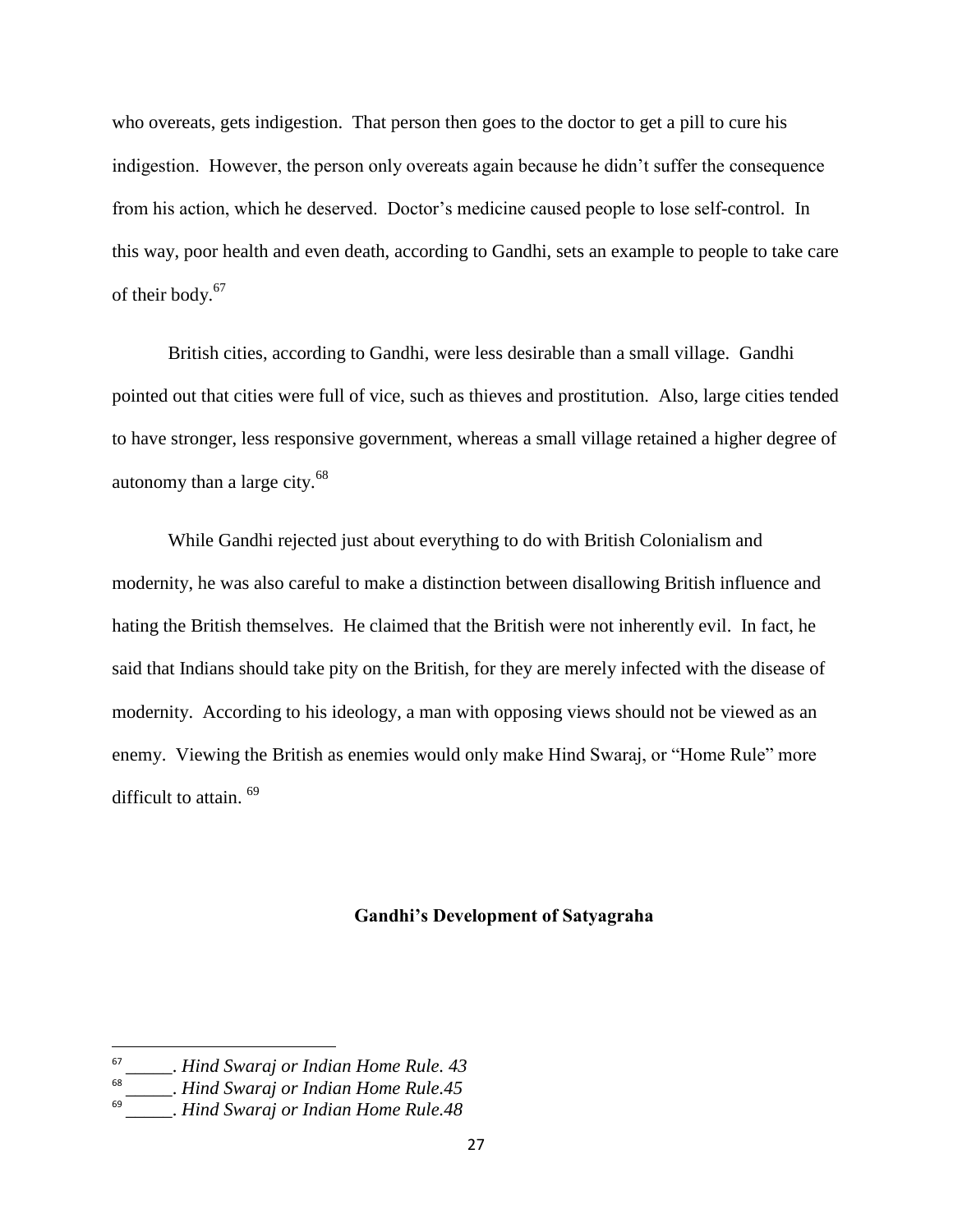In 1906, he began to employ the use of mass rule-breaking to protest British Imperial laws. He then saw first-hand that non-violent, non cooperation can induce a change of heart in the wrongdoer, without creating feelings of winning or losing. It prevents an "us vs. them" mentality. Gandhi then set out to educate the masses so they could realize the power they have to effectively organize to reject oppressive government.<sup>70</sup>

During his twenty-one years in South Africa, Gandhi developed what he called "Satyagraha" or Truth Force which he coined during his resistance to the "Black Act." He claimed that Satyagraha was the moral equivalent to war in which he combined politics and morality. Gandhi claimed that he built his theory of Satyagraha upon the "inherent goodness of human nature."<sup>71</sup>

Satyagraha was strictly non-violent; however Gandhi chose to align his ideology of Satyagraha so that it resembled military warfare. He even called it militant non-violence. Gandhi referred to himself as the Satyagrahi General and felt that if the leaders of Satyagraha were discipline and well trained, then the "soldiers" in their command would obey them and so too would be disciplined. He did claim that there was another stark difference between Satyagraha and militant warfare and it was that in Satyagraha warfare there is enough room allowed for a soldier to reason for himself, unlike in military warfare. However, in Satyagraha and the military, the responsibility of the solider is the same; both must be disciplined to the cause and must obey their superiors.<sup>72</sup> He claimed that a person must train to ready to kill when

<sup>&</sup>lt;sup>70</sup> Pantham, Thomas. "Thinking with Mahatma Gandhi: Beyond Liberal Democracy." 174

<sup>71</sup> Appadoral, A. "Gandhi's Contribution to Social Theory." *The Review of Politics. 313*

<sup>72</sup> Dalton, Dennis. "Gandhi: Ideology and Authority." *Modern Asian Studies* 381,391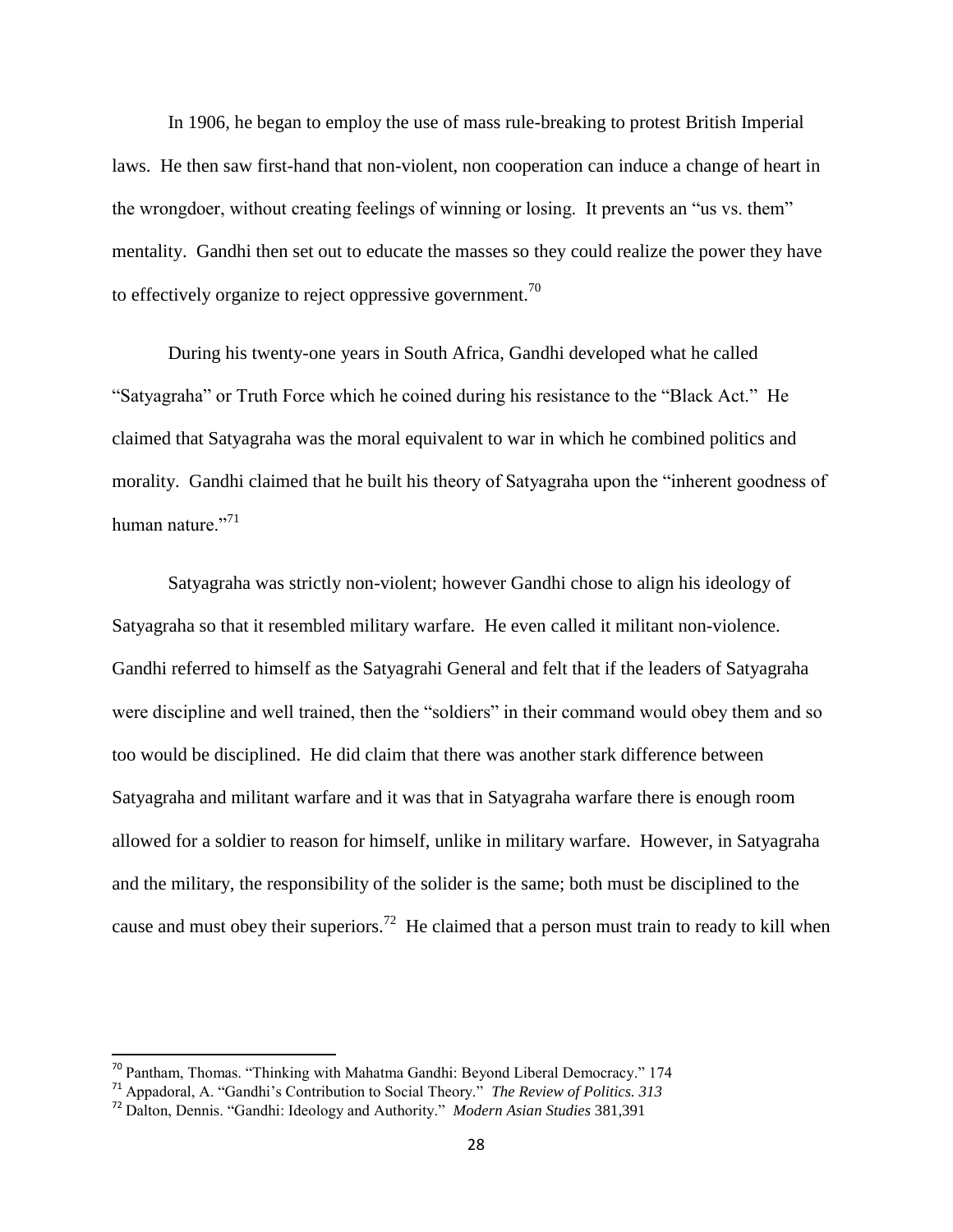learning how to perform violent opposition, while a person must train to be ready to die when learning non-violent opposition.<sup>73</sup>

#### **Wording Perplexities in Gandhi's Stayagraha**

With Gandhi so adamantly denouncing any type of action that involved violence, it is interesting that he would be inclined to use military jargon in his Satyagraha. To understand why he did this it is best to look at his disgust with the actions of groups of disgruntled people, which he termed, "mobocracy." He felt that people in mobs go mad and do not think clearly. He even stated "Personally, I do not mind Governmental fury as I mind mob fury." While Gandhi denounced much of the British Imperial system and its government, he was not a pure anarchist; he still recognized the need for a central government. In fact he warned against converting existing government into "mobocracy." Years after his experience in South Africa he quoted, "If I can have nothing to do with the organized violence of the government, I can have less to do with the unorganized violence of the people. I would prefer to be crushed between the two."<sup>74</sup>

Even though Gandhi discredited military force because of its inherent violence, he still liked military ideology because of its force and its central authority. Gandhi stated, "…in satyagraha unity is imperative. Every Indian must, therefore, don armor in order to join battle.<sup>75</sup> He associated the military with value such as courage, discipline, self sacrifice and obedience.

<sup>73</sup> Gandhi, M.K. *Harijan.* 1 September, 1940

<sup>74</sup> Gandhi, M.K. *Young India.* 24 November, 1921

<sup>75</sup> \_\_\_\_\_. *Indian Opinion*. 13 June, 1908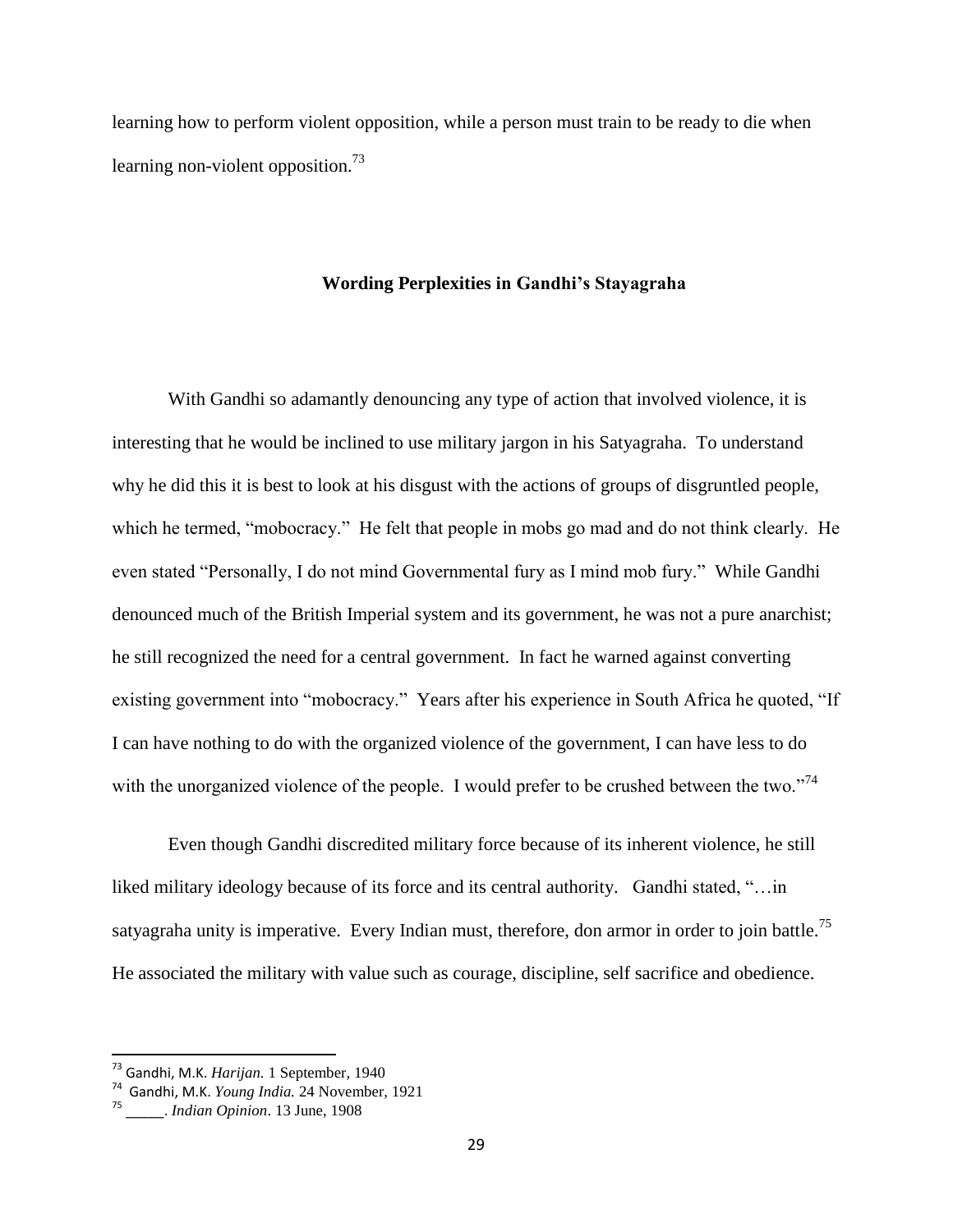The reason he used military jargon in his ideology surrounding Satyagraha was because he felt a strong need for orderliness.

#### **Conclusion**

While in South Africa, Gandhi was influenced by the British-Boer War, several famous writers, and his inability to negotiate with the government. This caused him to reject British Imperialism and modernity and served as a basis for his political activism in India after 1914. Gandhi's time South Africa proved to be transitional and formative years for him in which the period between 1906 and 1908 was most crucial.

#### **Bibliography**

#### **Primary Sources**

- Thoreau, Henry D. *Civil Disobedience*. Raleigh, 1849.
- Gandhi, M.K. *Harijan.* 9 July, 1938.
- \_\_\_\_\_. *Harijan.* 18 April, 1936
- \_\_\_\_\_. *Harijan.* 1 September, 1940
- \_\_\_\_\_. *An Autobiography.* Ahmedabad: Navajivan Publishing House, 1948.
- \_\_\_\_\_. *"All Men are Brothers."* ed. Krishna Kripalani New York: Columbia University Press, 1958.
- \_\_\_\_\_. *Young India.* 24 November, 1921
- \_\_\_\_\_. *Young India.* 4 November, 1931
- \_\_\_\_\_. *Young India.* 21 March, 1929
- \_\_\_\_\_. *Young India.* 10 November, 1921
- \_\_\_\_\_. *Indian Opinion*. 16 August, 1907
- \_\_\_\_\_. *Indian Opinion*. 2 February, 1908
- \_\_\_\_\_. *Indian Opinion*. 18 May, 1907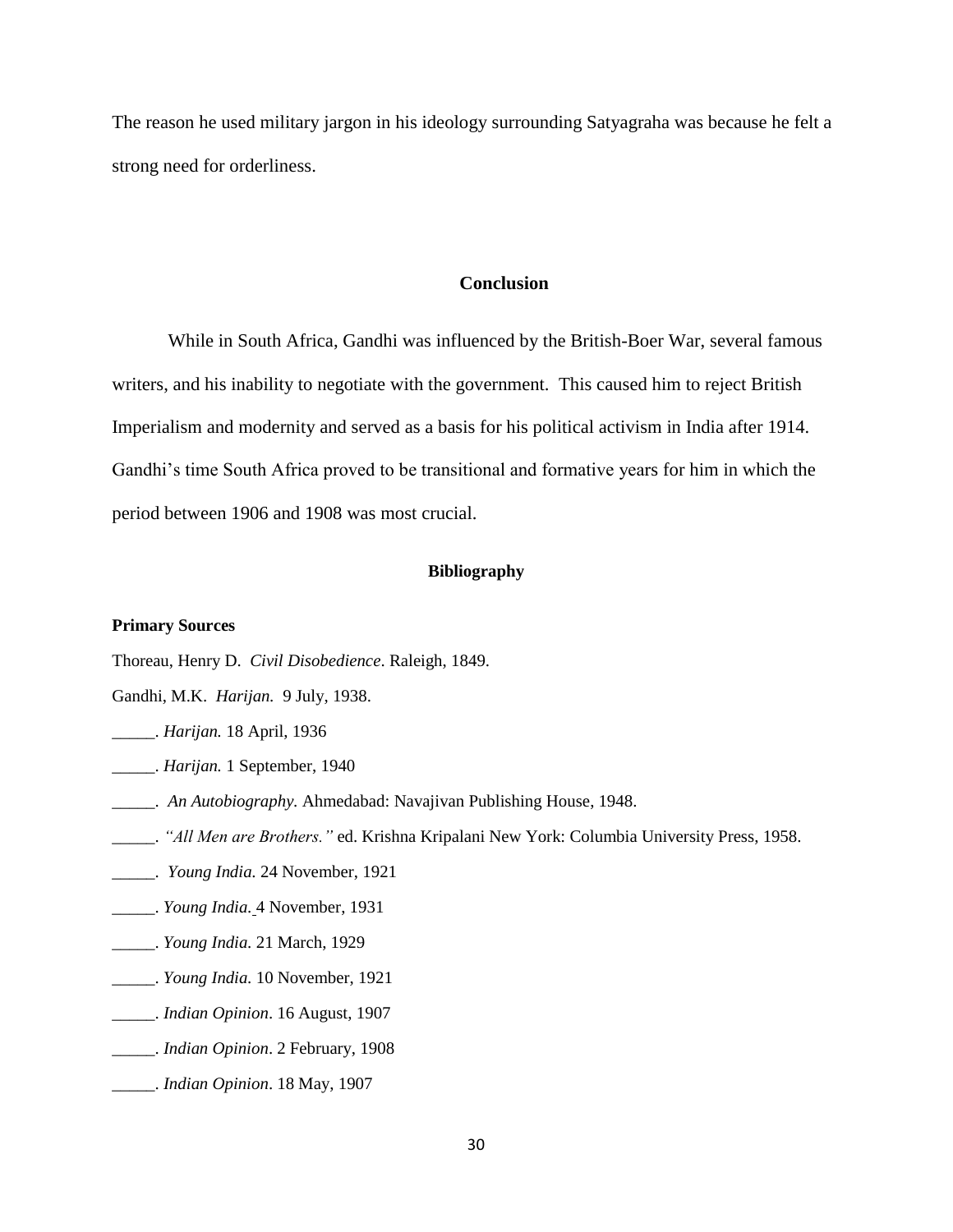\_\_\_\_\_. *Indian Opinion*. 5 January, 1907

Gandhi, M.K. Vol. VI *"To American Friends."* 3 August, 1942

- \_\_\_\_\_. *Indian Opinion*. 3 March, 1908
- \_\_\_\_\_. *Indian Opinion*. 14 March, 1908
- \_\_\_\_\_. *Indian Opinion*. 13 June, 1908
- \_\_\_\_\_. *Hind Swaraj or Indian Home Rule.* Ahmedabad: Navajivan Publishing House, 1908.

#### **Secondary Sources**

Appadoral, A. "Gandhi's Contribution to Social Theory." *The Review of Politics.* 31 (1969): 312-328

- Dalton, Dennis. "Gandhi: Ideology and Authority." *Modern Asian Studies.* 3 (1969): 377-393
- Dobbins, Sharon Kay. "The Principles of Equity and the Sermon on the Mount as Influence in Gandhi's Truth Force." *Journal of Law and Religion.* 6 (1988): 131-144
- Du Toit, Brian M. "The Mahatma Gandhi and South Africa." *The Journal of Modern African Studies.* 4 (1996): 643-660
- Gupta, Shanti S. "Gandhi on Labor-Capital Relations." *American Journal of Economics and Sociology.*  30 (1991): 429-437
- Hay, Stephen. "Between Two Worlds: Gandhi's First Impression of British Culture." *Modern Asian Studies.* 3 (1969): 305-319
- Hendrick, George. "The Influence of Thoreau's "Civil Disobedience" on Gandhi's Satyagraha." *The New England Quarterly.* 29 (1956): 462-471.
- Huttenback, Robert A. "Some Fruits of Victorian Imperialism: Gandhi and the Indian Question in Natal, 1893-99." *Victorian Studies.* 11 (1969): 153-180